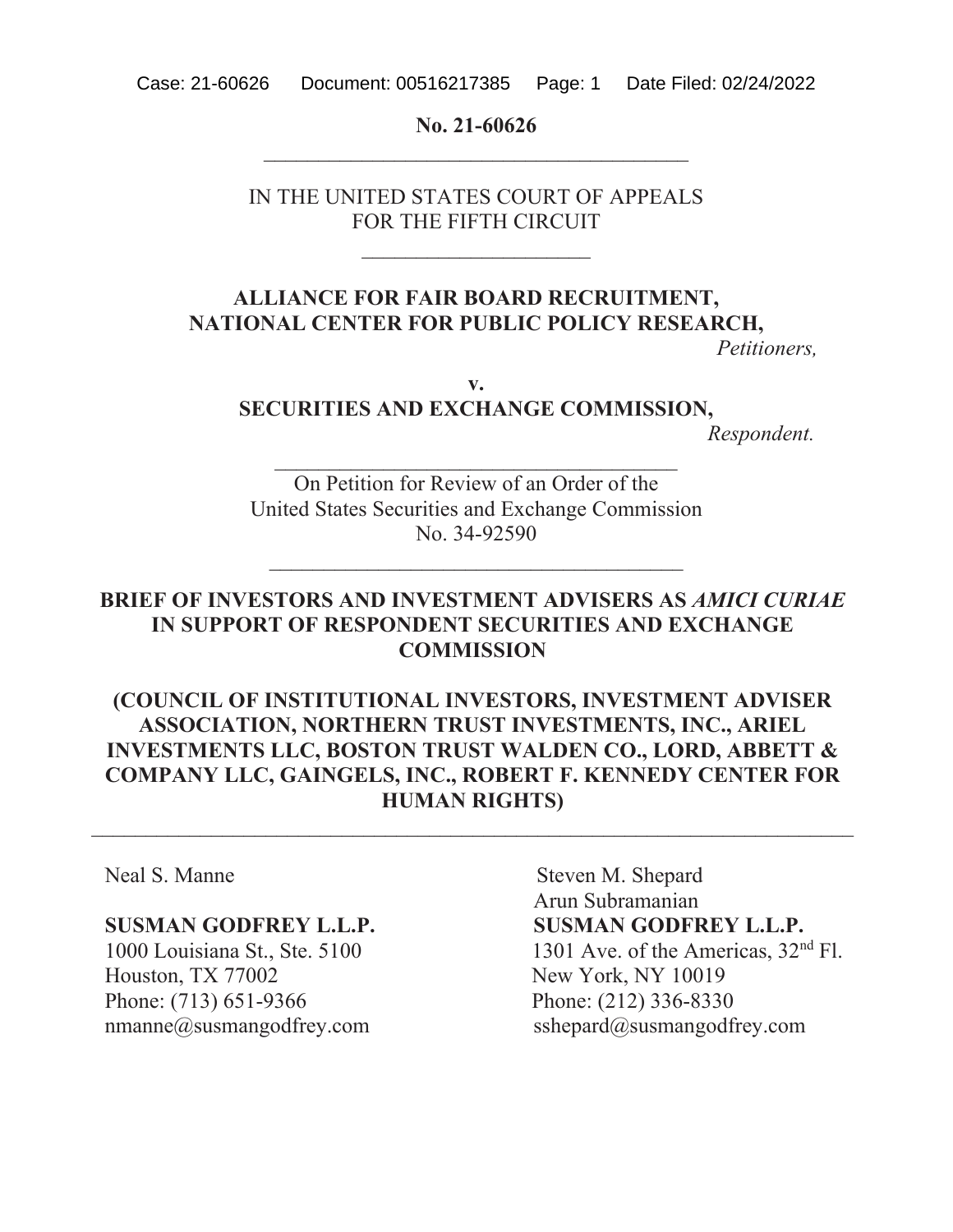### **CERTIFICATE OF INTERESTED PERSONS**

Pursuant to Fifth Circuit Rules 28.2.1 and 29.2, the undersigned counsel of record certifies that he is not aware of any additional person or entity, besides those already listed in the parties' Certificates of Interested Persons, which has an interest in the outcome of this litigation. Amici's interests in this matter are described below in the section of this brief entitled "Interest of Amici Curiae." These representations are made in order that the judges of this Court may evaluate possible disqualification or recusal.

The *Council of Institutional Investors* ("CII") is a nonprofit  $1_{\cdot}$ membership association with no parent company or subsidiaries other than a Section  $501(c)(3)$  affiliate, the "CII Research and Education Fund." No publicly held corporation owns 10% or more of CII's equity.

The *Investment Adviser Association* ("IAA") is a nonprofit 2. membership association with no parent company or subsidiaries. No publicly held corporation owns 10% or more of IAA's equity.

**Northern Trust Investments, Inc.** ("Northern Trust") is a wholly  $\mathfrak{Z}$ . owned subsidiary of The Northern Trust Company ("TNTC"), an Illinois state banking corporation. TNTC is a wholly owned subsidiary of Northern Trust Corporation, a financial holding company and publicly traded company.

Ariel Investments, LLC ("Ariel") does not have any parent 4. corporations, and there are no publicly held corporations that own 10% or more of its equity.

 $5.$ **Boston Trust Walden Company** ("Boston Trust Walden") is a wholly owned subsidiary of Boston Trust Walden Corporation. No publicly held corporation owns 10% or more of Boston Trust Walden's stock.

Lord, Abbett & Co. LLC ("Lord Abbett") does not have any parent 6. company, and there are no publicly held corporations that own 10% or more of its equity.

 $\mathbf{i}$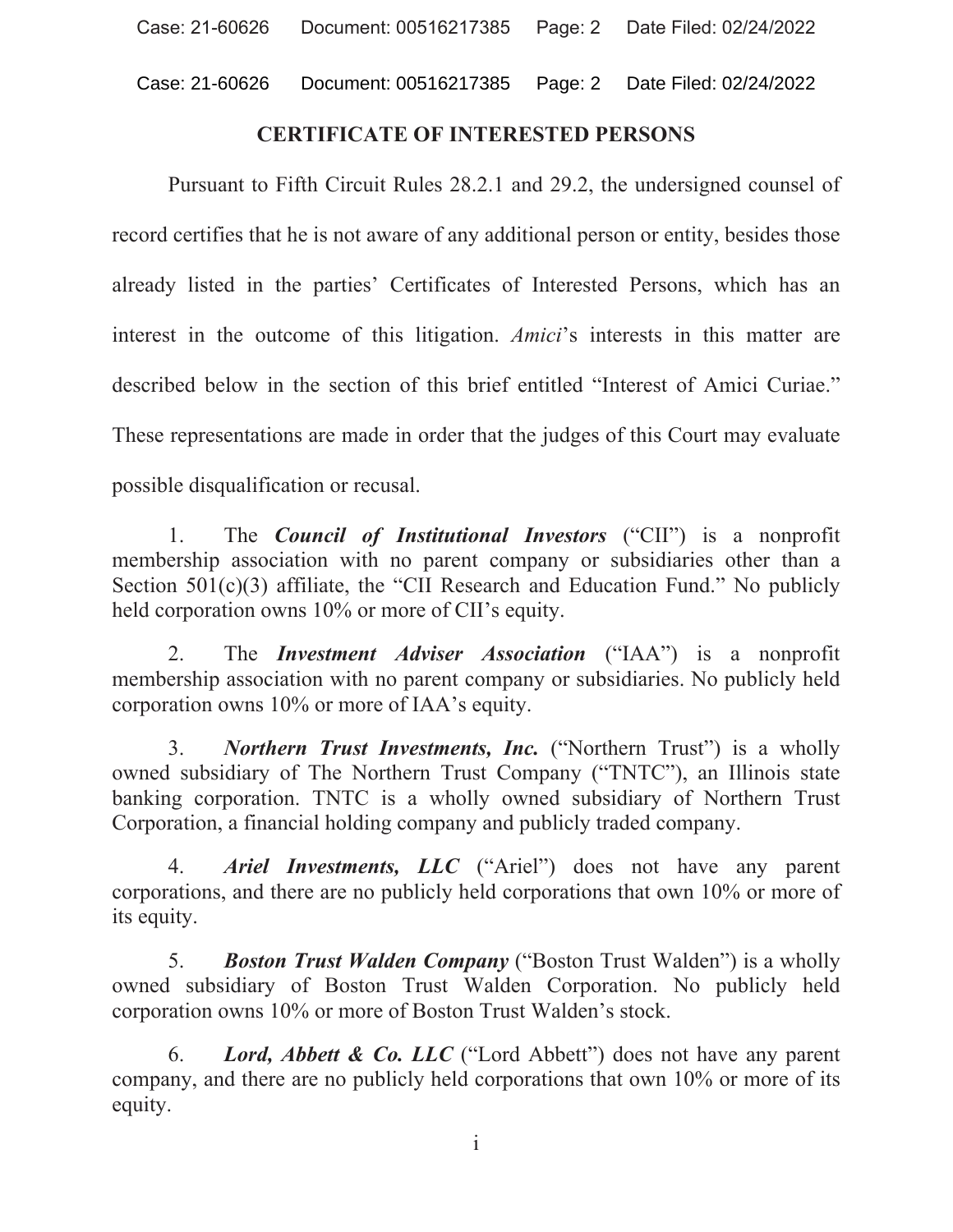Case: 21-60626 Document: 00516217385 Page: 3 Date Filed: 02/24/2022

7. **Gaingels, Inc.** ("Gaingels") has a parent company, Gaingels Holding LP. No publicly held corporations own 10% or more of Gaingels' stock.

8. Robert F. Kennedy Center for Justice and Human Rights ("RFK" Center") is a nonprofit membership association with no parent company or subsidiaries. No publicly held corporation owns 10% or more of the RFK Center's equity.

V*Steven M. Shepard\_\_\_\_\_\_\_\_\_\_\_\_*

Steven M. Shepard *Attorney of Record for The Council of Institutional Investors, The Investment Adviser Association, Northern Trust Investments, Inc., Ariel Investments LLC, Boston Trust Walden Company, Lord, Abbett & Co. LLC, Gaingels, Inc., & Robert F. Kennedy Center for Justice and Human Rights*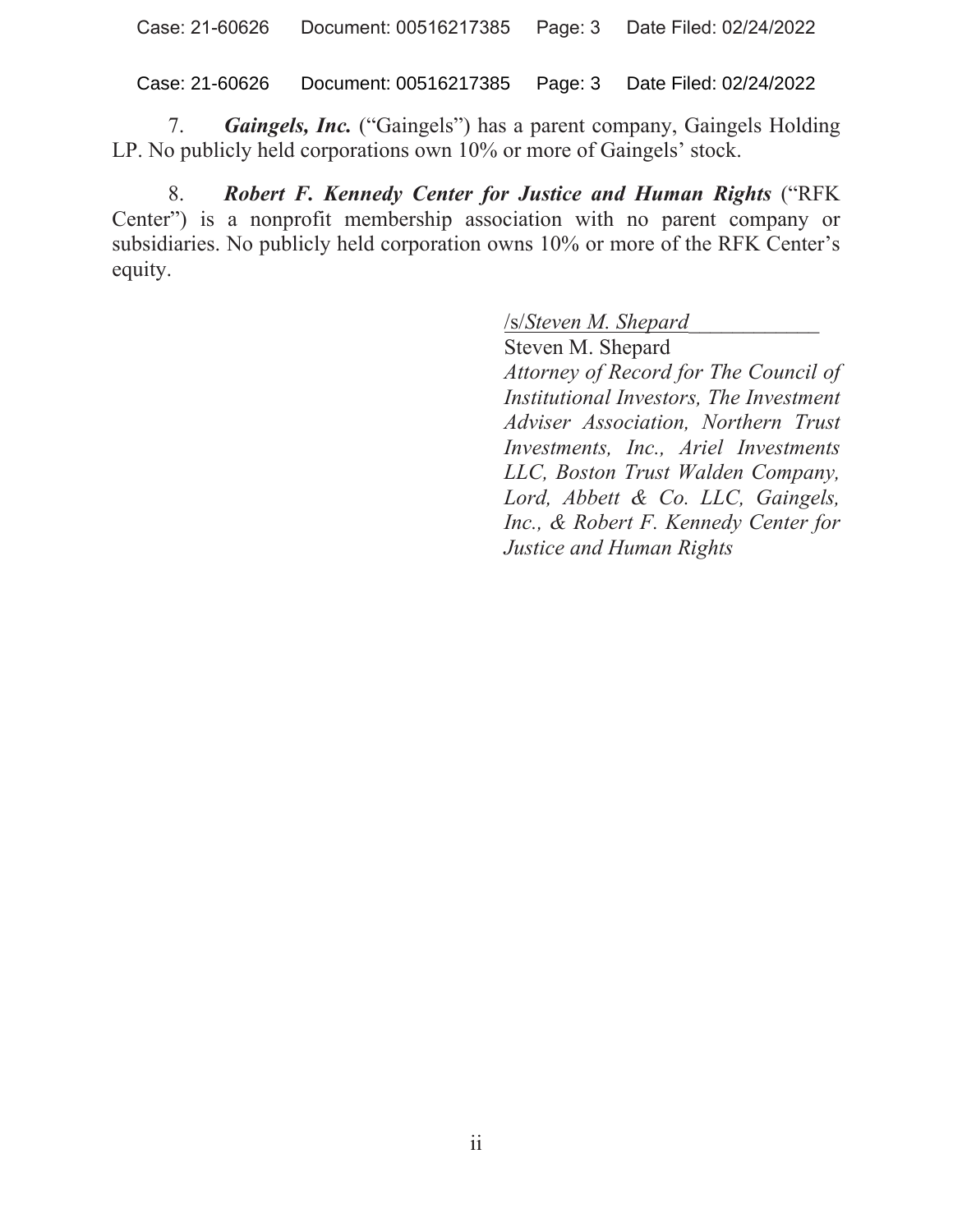### **TABLE OF CONTENTS**

| I.   |           | Many Investors and Investment Advisers Believe that Overall<br>Board Diversity Is a Material Benefit to Companies7                                                             |
|------|-----------|--------------------------------------------------------------------------------------------------------------------------------------------------------------------------------|
| II.  |           |                                                                                                                                                                                |
|      | A.        | Companies' "Nominating Committees" Typically Select<br>the Nominees That Are Proposed to Shareholders for                                                                      |
|      | <b>B.</b> | Proxy Statements Already Disclose the Process that the<br>"Nominating Committee" Uses to Select Nominees-                                                                      |
| III. |           | Overall Board Diversity, and Explanations for Lack of<br>Diversity, Are Factors Considered by Many Investors and<br>Investment Advisers When Voting For (Or Against) Directors |
|      | A.        | Many Investors and Investment Advisers Have Formal<br>Voting Policies That Are Based, In Part, On Overall                                                                      |
|      | Β.        | Many Investors and Investment Advisers Will Also<br>Consider a Non-Diverse Board's Explanation for the                                                                         |
| IV.  |           | Institutional Investors and Investment Advisers Also Take<br>Overall Board Diversity Into Account When Making                                                                  |
| V.   |           | Nasdaq's Rules Give Investors and Investment Advisers the<br>Information They Need to Implement Their Voting Policies and                                                      |
|      | A.        | Data on Overall Board Diversity Is Difficult to Find24                                                                                                                         |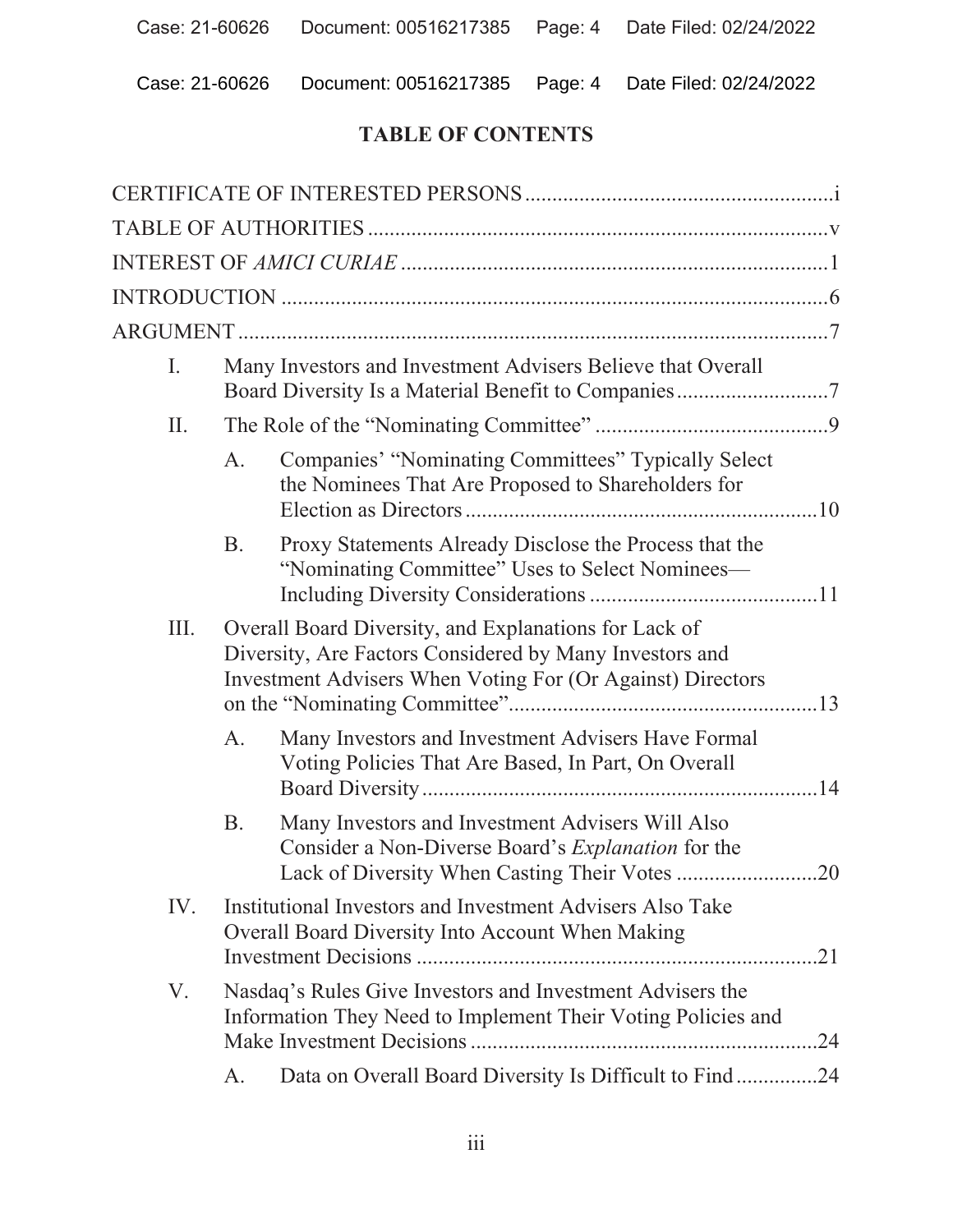| Case: 21-60626  Document: 00516217385  Page: 5  Date Filed: 02/24/2022 |  |
|------------------------------------------------------------------------|--|
|                                                                        |  |

| Β.          | Rule 5606 Will Improve the Quality, Consistency, and     |     |
|-------------|----------------------------------------------------------|-----|
|             | Accessibility of Information Regarding the Overall       |     |
|             |                                                          |     |
| $C_{\cdot}$ | It Is Difficult for Investors and Investment Advisers to |     |
|             | Obtain Explanations from Companies for the Reasons for   |     |
|             |                                                          |     |
| D.          | Rule $5605(f)(2)(A)$ Will Improve the Quality, Quantity, |     |
|             | and Accessibility of Information Relating to the         |     |
|             | Challenges Companies May Face in Recruiting Diverse      |     |
|             |                                                          | .28 |
| Ε.          | Both Rules Are Particularly Important for Smaller        |     |
|             |                                                          |     |
|             |                                                          |     |
|             |                                                          |     |
|             |                                                          |     |
|             |                                                          | 34  |
|             |                                                          |     |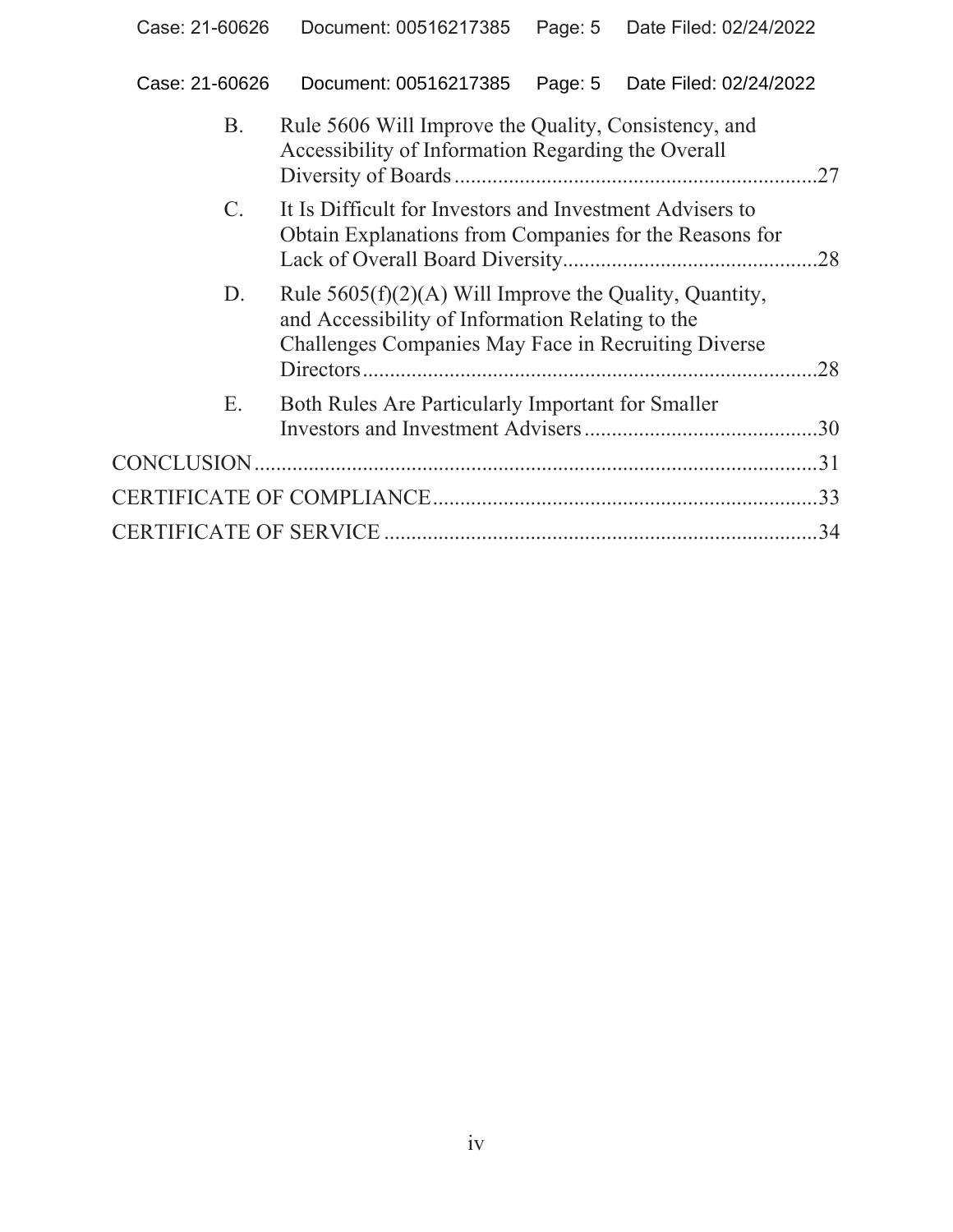Case: 21-60626 Document: 00516217385 Page: 6 Date Filed: 02/24/2022

## **7ABLE OF AUTHORITIES**

## Page(s)

### $\overline{\text{Cases}}$

| Marchand v. Barnhill,                                                                                                        |     |
|------------------------------------------------------------------------------------------------------------------------------|-----|
| Spanakos v. Pate,                                                                                                            |     |
| United Food & Com. Workers Union & Participating Food Indus.<br>Emps. Tri-State Pension Fund v. Zuckerberg,                  |     |
| <b>Statutes</b>                                                                                                              |     |
|                                                                                                                              |     |
|                                                                                                                              |     |
| <b>Federal Regulations</b>                                                                                                   |     |
|                                                                                                                              |     |
|                                                                                                                              |     |
| <b>Federal Register Publications</b>                                                                                         |     |
| Disclosure Regarding Nominating Comm. Functions and Commc'ns<br>Between Security Holders and Bds. of Directors, 68 Fed. Reg. |     |
| <i>Proxy Disclosure Enhancements, 74 Fed. Reg. 68,334, at 68,343-44</i>                                                      |     |
| <b>Nasdaq Rules</b>                                                                                                          |     |
|                                                                                                                              |     |
|                                                                                                                              | .27 |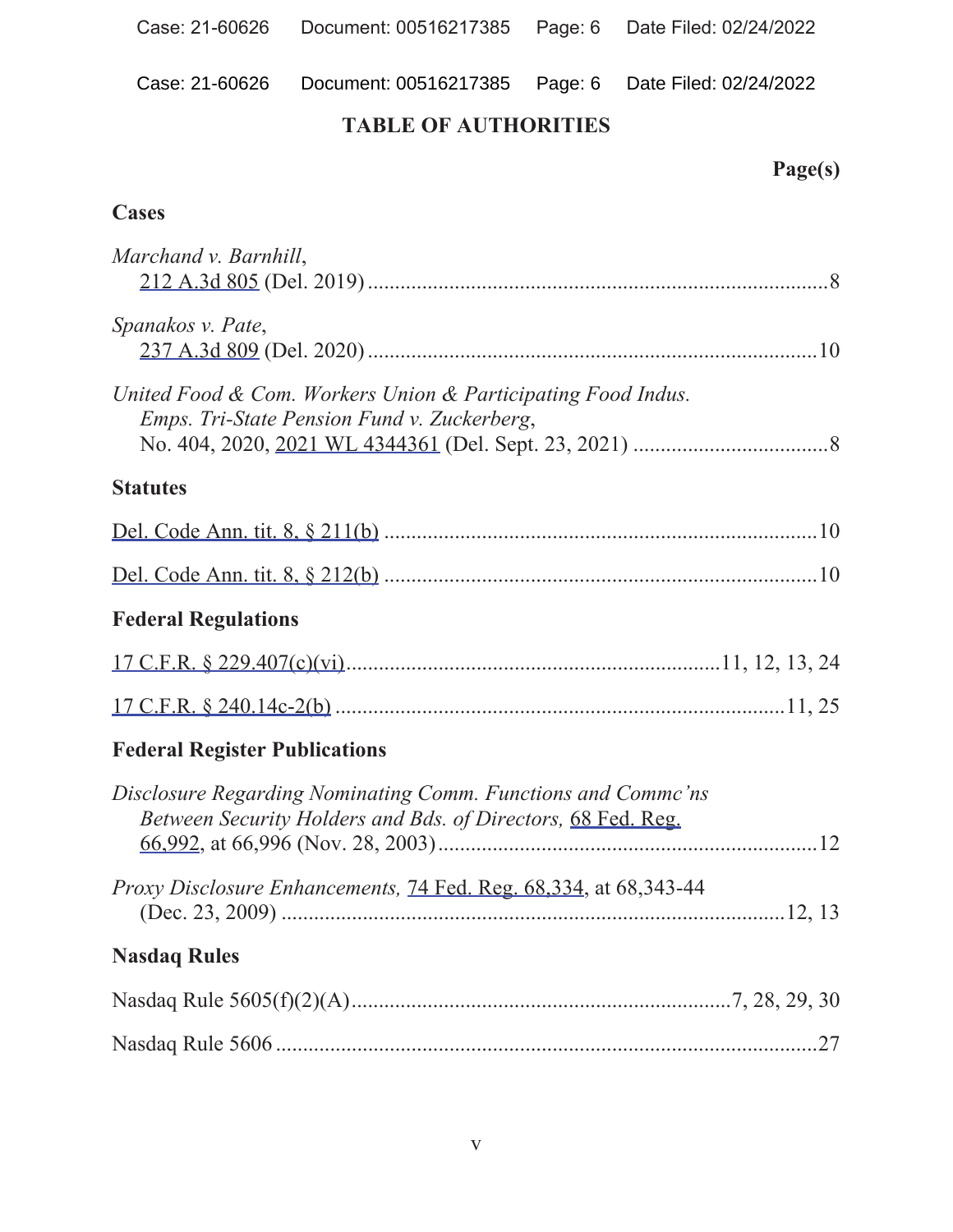### **2Where Authorities**

| 5 Fletcher Cyc. Corp. § 2052.20, Federal regulation of proxies—                                                                         |
|-----------------------------------------------------------------------------------------------------------------------------------------|
| Amanda Barroso, Most Black Adults Say Race is Central to Their<br>Identity and Feel Connected to a Broader Black Community, PEW         |
| Boston Trust Walden, Comment Letter on Proposed Rule Change to<br>.26                                                                   |
| Corinne Post, When is Female Leadership an Advantage?<br>Coordination Requirements, Team Cohesion, and Team                             |
| Emily Glazer & Theo Francis, As Corporate Boards Pursue Diversity,<br>Director Training Programs Spring Up, WALL ST. J., Dec. 31,<br>20 |
| International Corporate Governance Network, Comment Letter on<br>Proposed Rule Change to Adopt Listing Rules Related to Board<br>25     |
| Law Of Corp. Offs. & Dirs.: Rts., Duties & Liabs. § 8:8, Composition<br>and function of particular committees-Nominating Committee      |
| Sundiatu Dixon-Fyle et al., Diversity Wins: How Inclusion Matters,                                                                      |
| US SIF, Report on US Sustainable and Impact Investing Trends 202023                                                                     |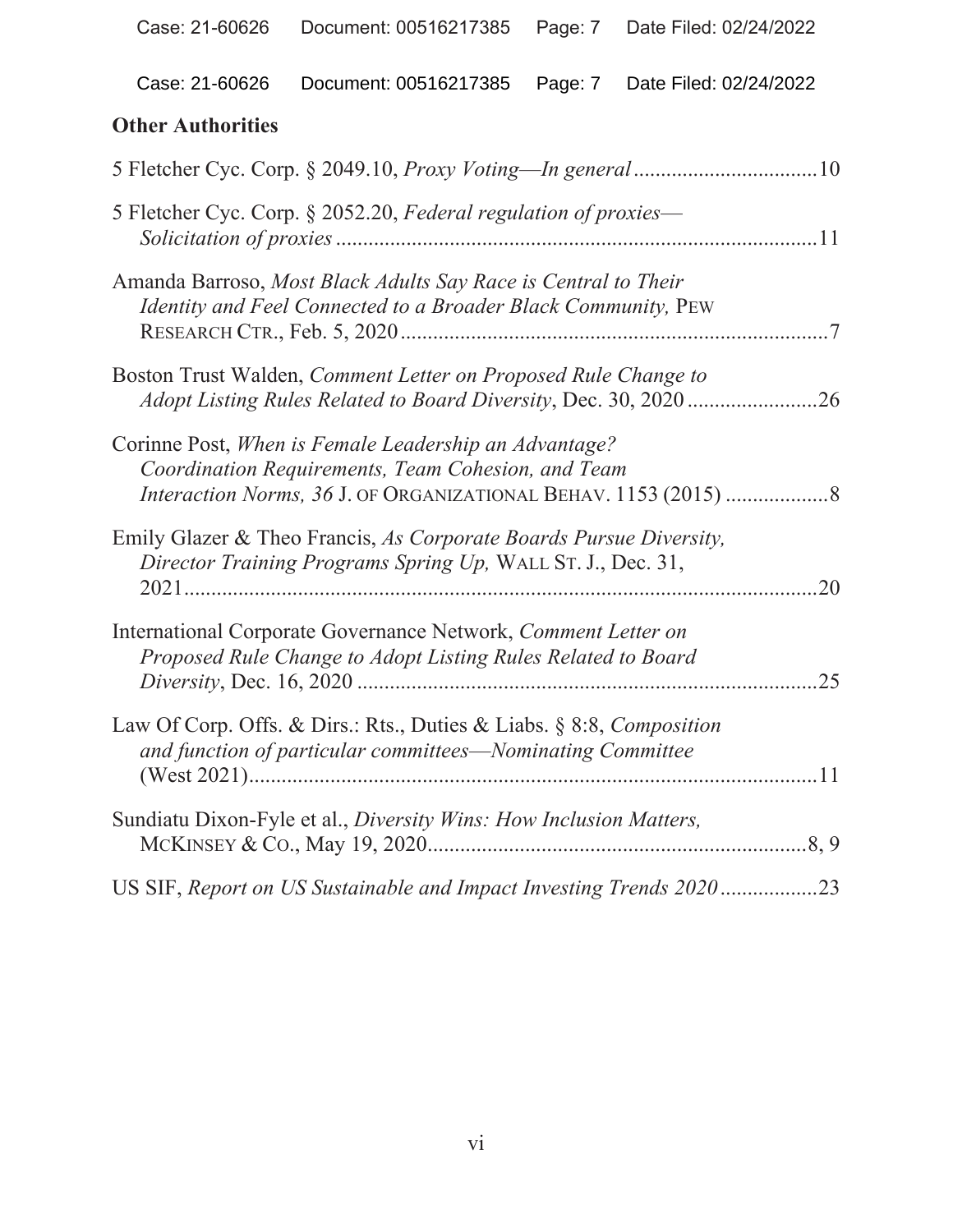### **INTEREST OF AMICI CURIAE**

Amici (and many of their members) currently consider overall board diversity when voting for (or against) directors serving on "nominating committees," and, in certain instances, when making investment decisions. Amici support Nasdaq's Rules because the Rules will improve investors' ability to obtain and use relevant information on overall board diversity.

The *Council of Institutional Investors* ("CII") is a nonprofit, nonpartisan association of U.S. public, corporate, and union employee benefit funds; state and local entities charged with investing public assets; and foundations and endowments with combined assets under management of approximately \$4 trillion. CII is a leading voice for effective corporate governance, strong shareowner rights, and sensible financial regulations that foster fair capital markets. Many of CII's members consider overall board diversity information a relevant factor in voting shares and making investment decisions.

The *Investment Adviser Association* ("IAA") is a not-for-profit organization that has exclusively represented the interests of investment adviser firms for more than eight decades. IAA currently has approximately 600 investment adviser members, who collectively manage more than \$35 trillion in assets for a wide variety of investor clients. IAA supports promoting the values of diversity, equity, and inclusion at all levels of the investment adviser industry. Many of IAA's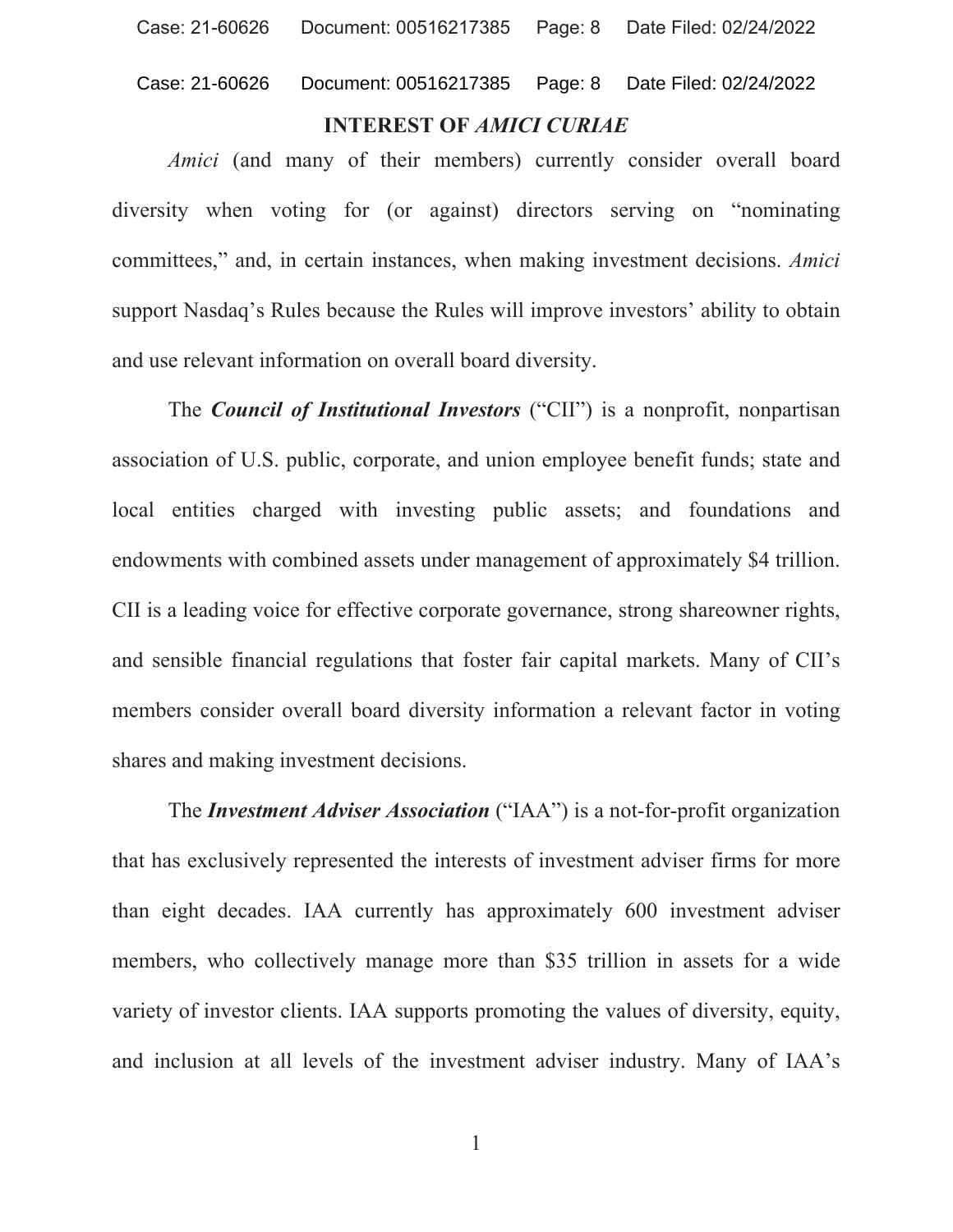Page: 9 Date Filed: 02/24/2022 Case: 21-60626 Document: 00516217385 members consider overall board diversity information as a relevant factor in voting shares and making investment decisions.

**Northern Trust Investments, Inc.** ("Northern Trust") is the primary U.S. investment adviser to the asset-management business of Northern Trust Corporation, which business (branded as "Northern Trust Asset Management") has approximately \$1.3 trillion of assets under management as of December 31, 2021. Northern Trust believes that at least 20% of a board's directors should be female, and that U.S. corporate boards should include at least one ethnically or racially diverse director. Northern Trust, on behalf of its clients for whom Northern Trust has voting discretion, casts votes for directors based, in part, on board-diversity information, in an effort to achieve the diversity goals stated above. Furthermore, Northern Trust Asset Management offers its clients a variety of sustainable investment strategies that incorporate analysis of environmental, social and governance risks and opportunities, and that may include use of Northern Trust's proprietary "ESG Vector Scores." Northern Trust's ESG Vector Scores are based, in part, on a company's ability to adhere to best practices, including the practice of recruiting qualified and diverse candidates for board positions.

Ariel Investments, LLC ("Ariel") is an investment adviser with approximately \$18.3 billion of assets under management, which are primarily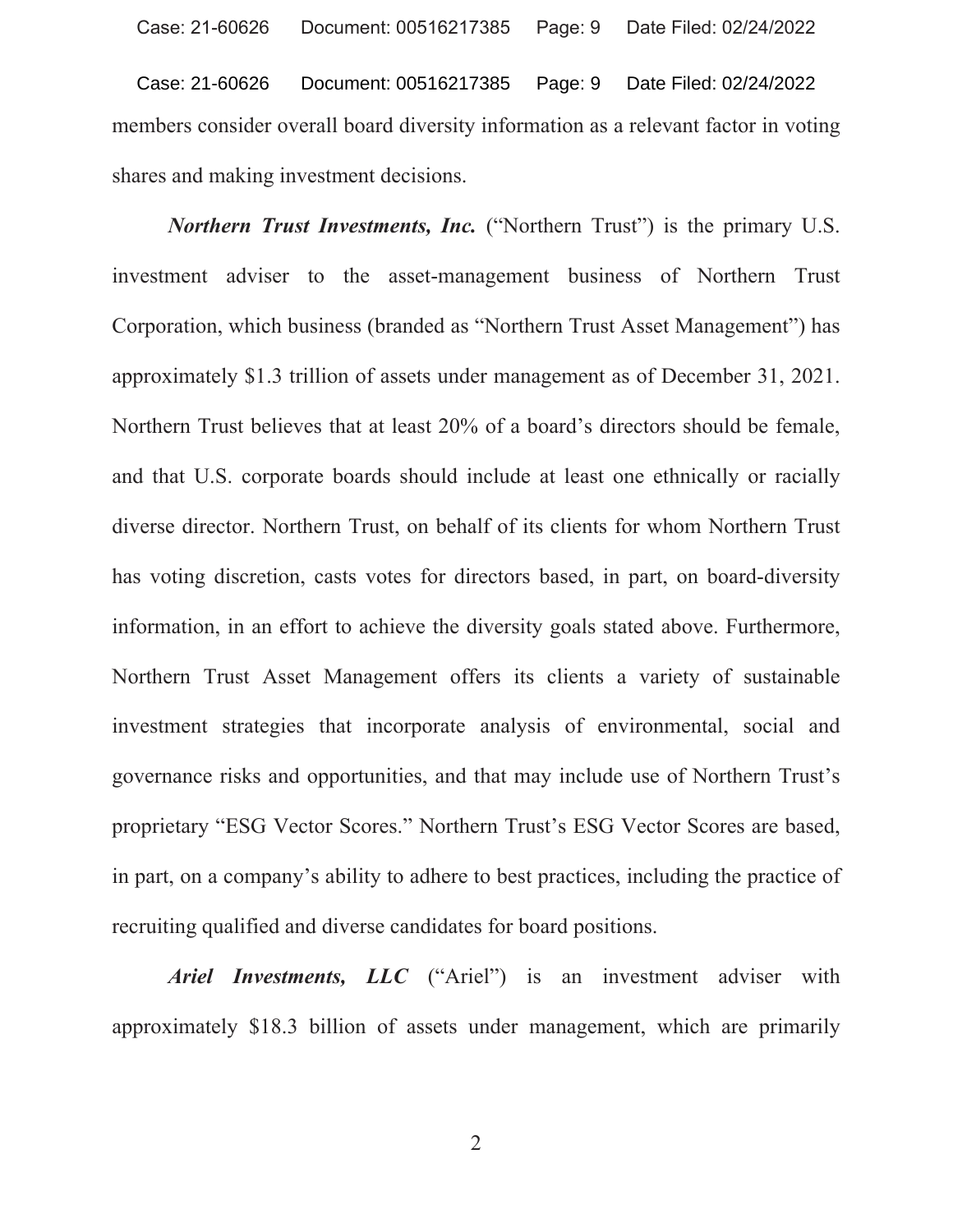Case: 21-60626 Document: 00516217385 Page: 10 Date Filed: 02/24/2022 invested in publicly traded equity securities.<sup>1</sup> Ariel exercises the authority to vote the shares that it manages, and cast votes for directors based, in part, on boarddiversity information, in an effort to promote board diversity. In addition, Ariel's investment research team assigns a proprietary ESG Risk Rating for each existing and prospective portfolio company. The ESG Risk Rating is based on assessments of industry exposure, disclosure, and management of material ESG issues, including diversity and inclusion.

Lord, Abbett & Co. LLC ("Lord Abbett") is an independent, privately held firm with a singular focus on the management of money. Lord Abbett manages approximately \$250 billion in assets across a full range of mutual funds, institutional accounts, and separately managed accounts as of January 31, 2022. Lord Abbett believes that increasing board diversity is in the public's interest and will enhance corporate governance, board decision-making, investor protections, and investor confidence. In addition, Lord Abbett believes that establishing disclosure expectations and guidance on the presentation of board diversity data will improve transparency, consistency, and comparability of disclosure across companies, providing a source of reliable and consistent information which can then be used to make better-informed investment decisions.

<sup>&</sup>lt;sup>1</sup> These assets include \$873.7 million in assets from Ariel Alternatives, a private equity subsidiary of Ariel Investments.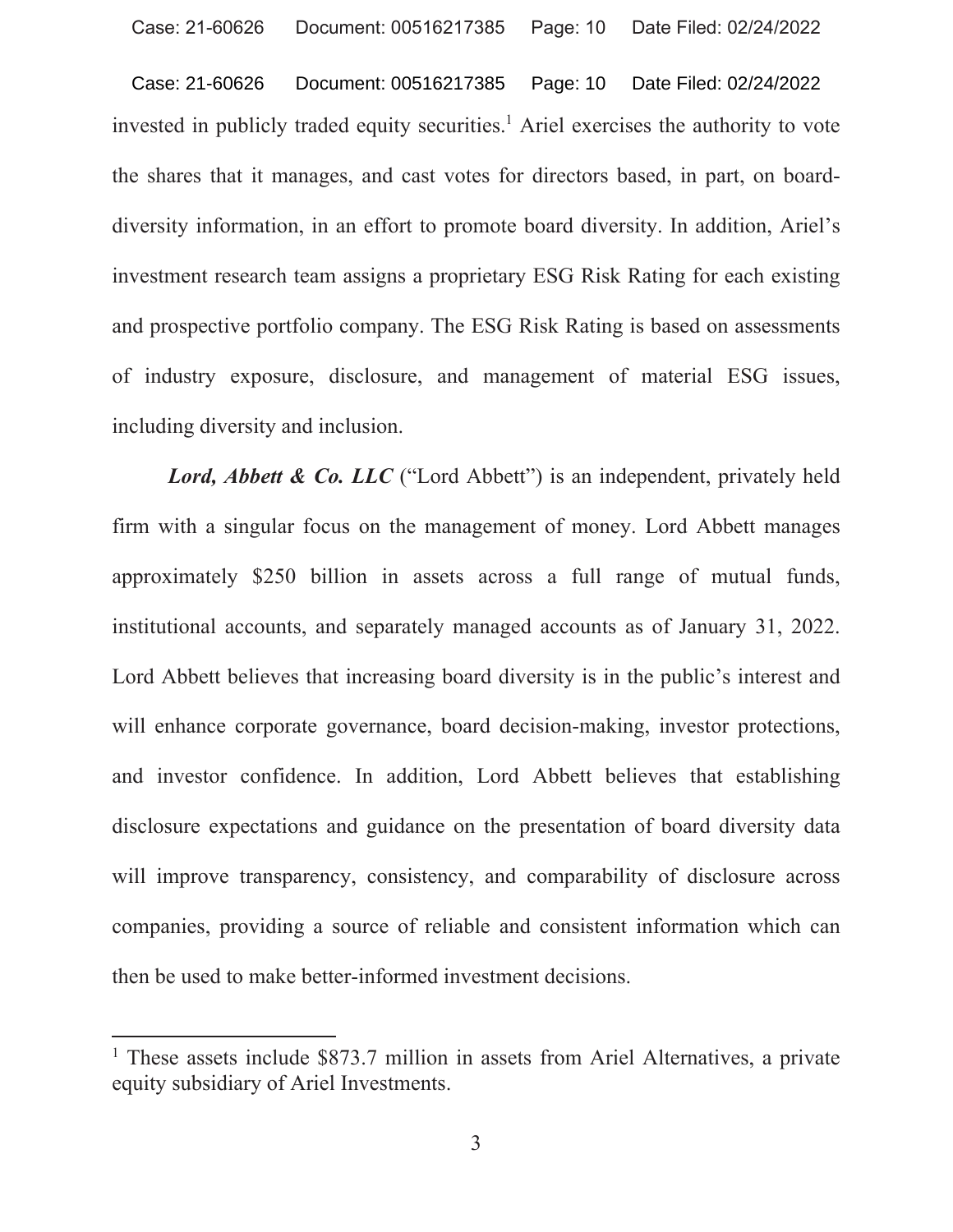Case: 21-60626 Document: 00516217385 Page: 11 Date Filed: 02/24/2022

**Boston Trust Walden Company** ("Boston Trust Walden") is a private, employee-owned investment management firm with approximately \$15 billion in assets under management. Boston Trust Walden evaluates environmental, social, and governance (ESG) factors as part of its investment decision-making process to identify high-quality companies with sustainable business models. Boston Trust Walden will withhold its votes for directors on nominating committees, if the board does not meet certain diversity criteria described below.

*Gaingels, Inc.* is the operations arm of an LGBTQIA+ investment syndicate called Gaingels ("Gaingels") comprised of more than 2,000 members who share its commitment to diversity and inclusion at all levels of a company's organization. Gaingels focuses its efforts on identifying portfolio companies with a demonstrated commitment to diverse leadership and/or a desire to improve representation in its C-Suite, board room and cap table. Gaingels actively assists its portfolio companies to promote a culture of diversity and inclusion, including by recruiting diverse directors. Gaingels, its members, and the portfolio companies they have invested in strongly believe that intentional efforts to improve representation are a critical component to building a successful company.

The Robert F. Kennedy Center for Justice and Human Rights ("RFK Center") is a non-profit organization dedicated to the pursuit of racial and economic equality. The RFK Center's Compass Investors Program is a network of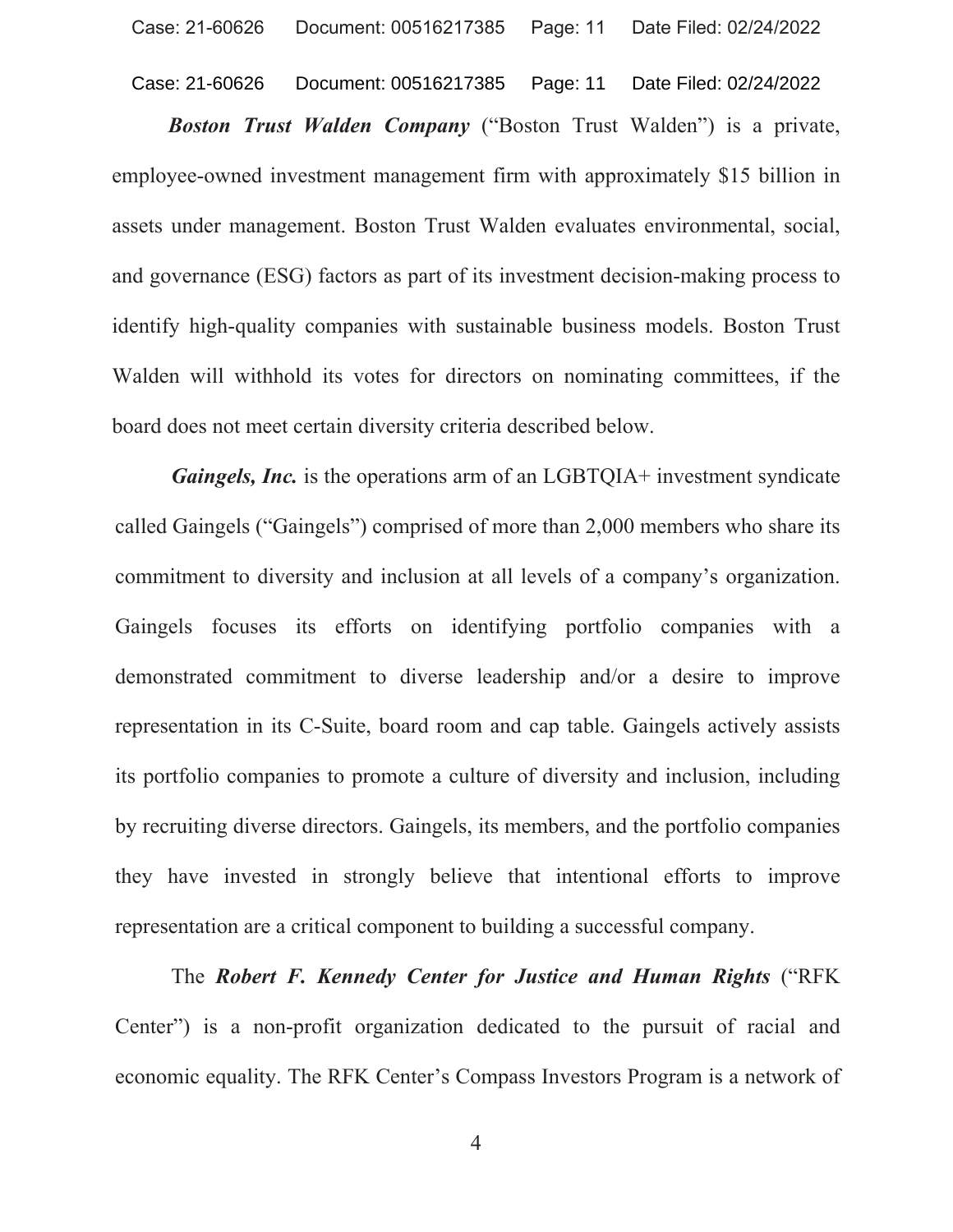institutional investors, investment managers, investment advisers, and investment consultants who collectively have close to \$7 trillion in assets under management. The Compass Investors Program, along with the RFK Center's Workplace Dignity. Program, encourages and facilitates efforts to promote diversity, equity, inclusion and economic dignity by, among other things, increasing the diversity of boards in the public and private markets sectors. Case: 21-60626 Document: 00516217385 Page: 12 Date Filed: 02/24/2022

All parties to this case have consented to the filing of this amicus brief.

No party or its counsel authored this brief. *Amici* are the only persons who contributed money to fund the preparation and submission of this brief.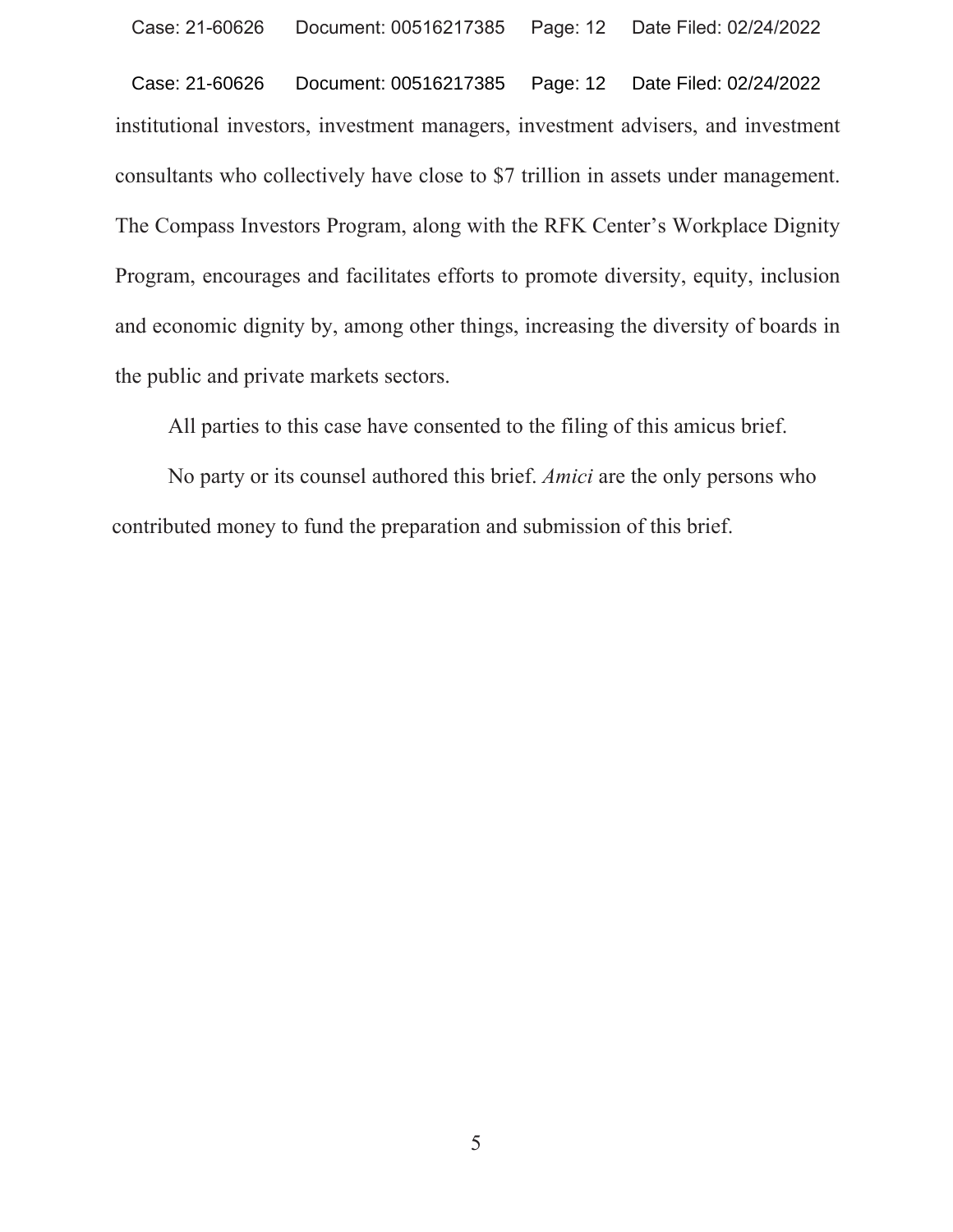The overall diversity of a company's board is a relevant factor that many institutional investors and investment advisers consider when voting shares and when making investment decisions.

Most U.S. companies' boards have a "nominating committee" that is responsible for recruiting, selecting, and nominating directors. If the board has no diversity, or very little diversity, then many investors and investment advisers will vote against (or withhold votes for) the directors who serve on the "nominating" committee." This brief cites public statements by several investors and investment advisers—who collectively manage \$18.3 trillion—attesting that they vote in this manner.

By voting against the directors on the nominating committee, these investors and investment advisers seek to encourage that committee to recruit more diverse nominees. When casting these votes, many investors and investment advisers will also consider a non-diverse board's *explanation* (if one is available) of why the board lacks diversity.

Overall board diversity is also a relevant factor in many investors' and investment advisers' Environmental, Social, and Governance ("ESG") investment strategies. ESG strategies have grown exponentially over the last decade. As of

6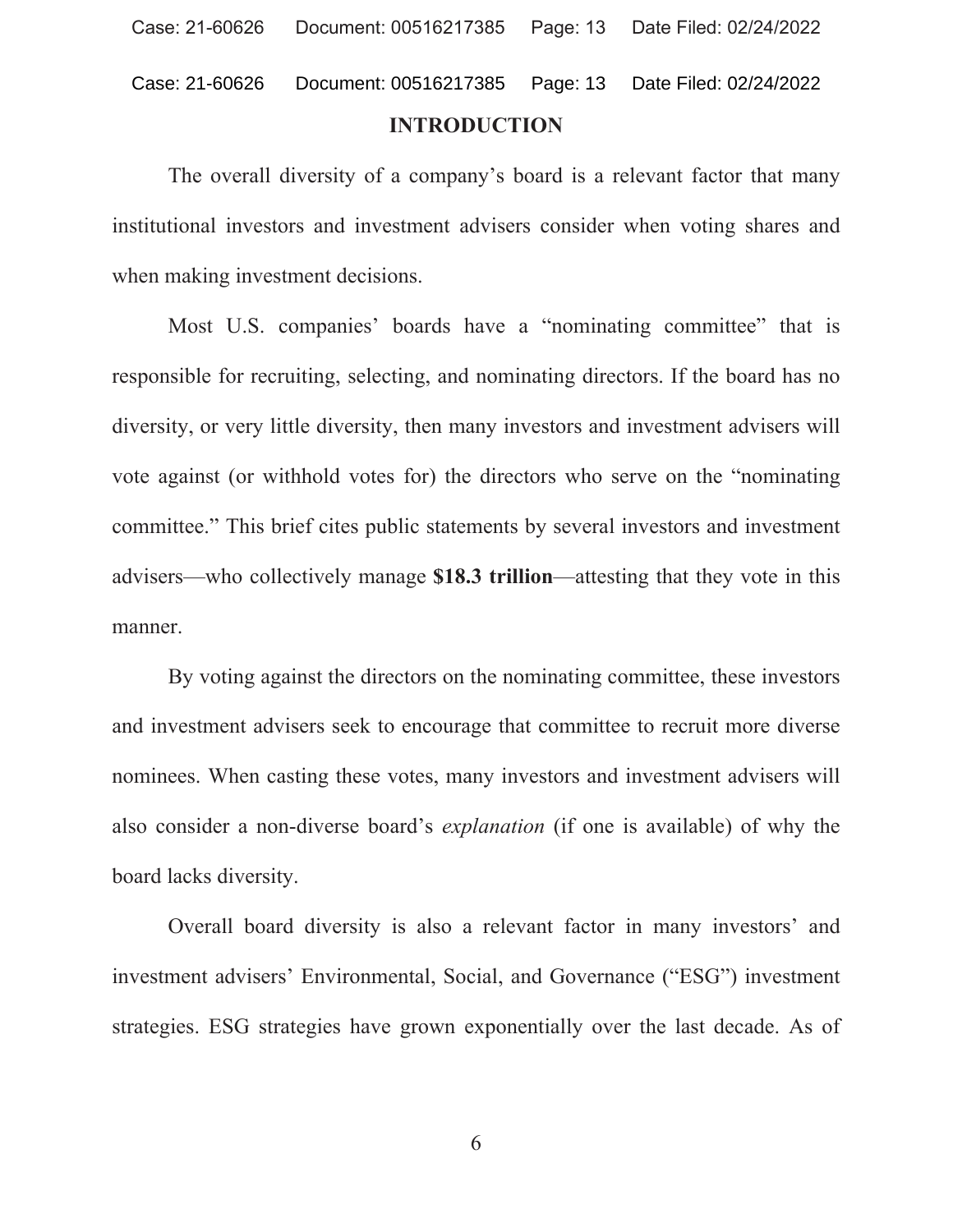Date Filed: 02/24/2022 Case: 21-60626 Document: 00516217385 Page: 14 2020, more than \$16 trillion assets were held by investors and investment advisers employing ESG strategies.

Unfortunately, information on overall board diversity is difficult to obtain, sometimes inaccurate, and typically presented in inconsistent formats that make it difficult to use efficiently. Obtaining explanations for the reasons why non-diverse boards lack diversity is even more difficult.

Amici support Nasdaq's Board Diversity Matrix because it will greatly improve the accessibility, quality, and consistency of information relating to companies' overall board diversity. Amici support Nasdaq's Rule 5605(f)(2)(A) because it will greatly improve the accessibility, quantity, and quality of the explanations for why non-diverse boards lack diversity.

### **ARGUMENT**

#### I. Many Investors and Investment Advisers Believe that Overall Board **Diversity Is a Material Benefit to Companies**

This nation's public companies operate in a world in which race, ethnicity, gender, and sexual orientation matter. These characteristics inform many Americans' senses of self- and group-identity.<sup>2</sup> These are the Americans whom public companies must recruit, manage, and motivate as employees—or else, fail.

<sup>&</sup>lt;sup>2</sup> See Amanda Barroso, Most Black Adults Say Race is Central to Their Identity and Feel Connected to a Broader Black Community, PEW RESEARCH CTR., Feb. 5, 2020, https://perma.cc/ZU9Y-5RZQ (comparing percentage of Black, Hispanic, Asian, and White adults who feel that race is an important part of their identity).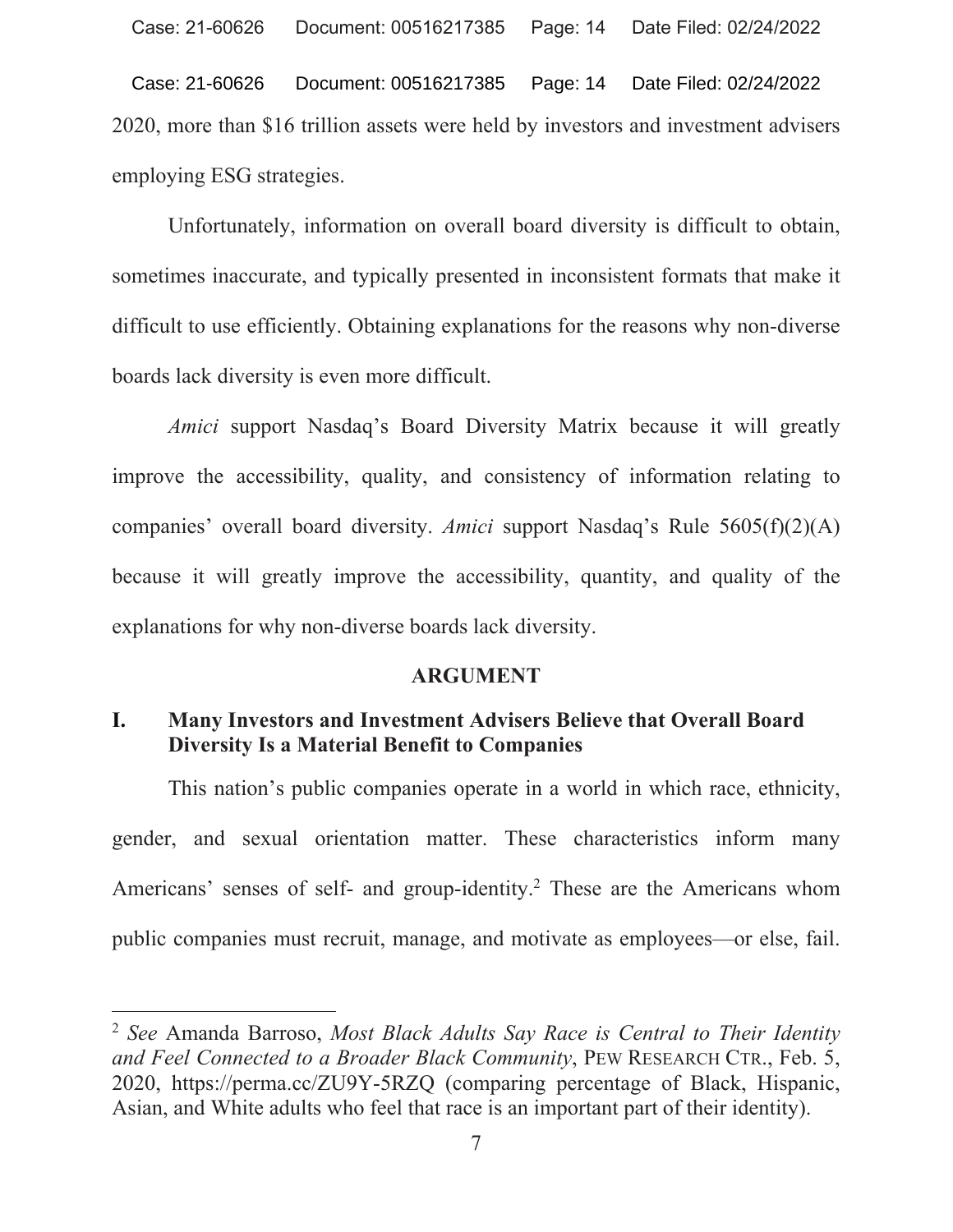Case: 21-60626 Document: 00516217385 Page: 15 Date Filed: 02/24/2022 These are the Americans whom public companies must convince to buy their goods and services or else, fail. Companies must be attuned to these characteristics if they are to succeed.

The directors of companies also matter. "A cardinal precept" of Delaware law is "that directors ... manage the business and affairs of the corporation." United Food & Com. Workers Union & Participating Food Indus. Emps. Tri-State Pension Fund v. Zuckerberg, No. 404, 2020, 2021 WL 4344361 (Del. Sept. 23, 2021).<sup>3</sup> Directors must put in place a "reasonable board-level system of monitoring and reporting" on issues important to the company's success. Marchand  $\nu$ . Barnhill, 212 A.3d 805, 821 (Del. 2019).<sup>4</sup>

Many investors and investment advisers believe that overall board diversity helps the board succeed in these critical tasks.<sup>5</sup> This belief is supported by these investors' and investment advisers' own experience; by their knowledge regarding the companies in which they invest; and by third-party research.<sup>6</sup>

<sup>&</sup>lt;sup>3</sup> See also Council of Institutional Investors, Corporate Governance Policies, at 7, https://perma.cc/69ZK-35RG (last updated Sept. 22, 2021) ("The board has a fiduciary responsibility to oversee company performance and the management of strategy and risks").

<sup>&</sup>lt;sup>4</sup> See id. ("The board should ... monitor a company's risk management philosophy and risk appetite.").

<sup>&</sup>lt;sup>5</sup> See id. at 8 ("The Council believes a diverse board has benefits that can enhance corporate financial performance, particularly in today's global market place.").

 $6$  See, e.g., Corinne Post, When is Female Leadership an Advantage? Coordination Requirements, Team Cohesion, and Team Interaction Norms, 36 J. OF ORGANIZATIONAL BEHAV. 1153, 1158 (2015); Sundiatu Dixon-Fyle et al., Diversity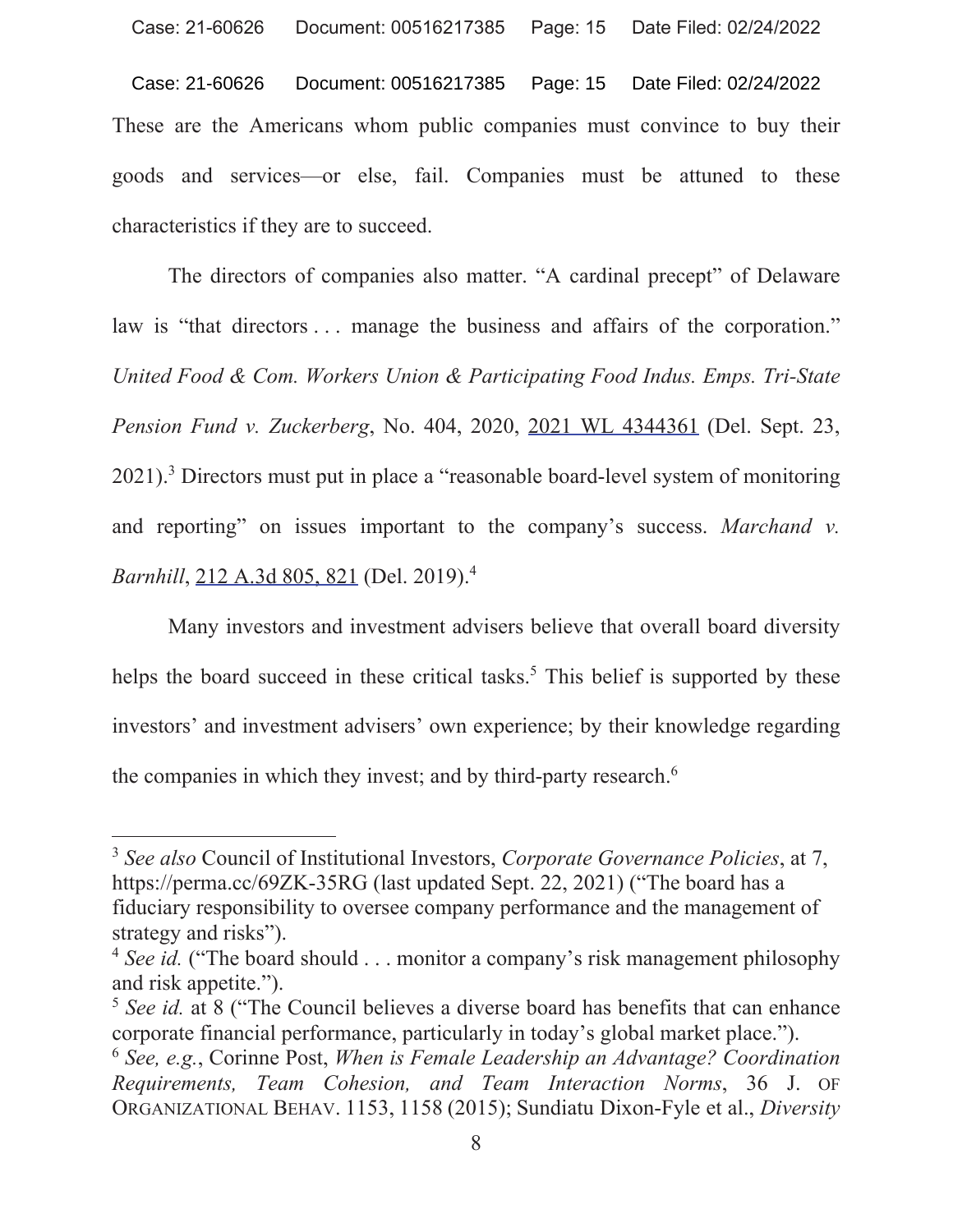#### Document: 00516217385 Case: 21-60626 Page: 16 Date Filed: 02/24/2022

One Petitioner contends that this widespread belief is "bigoted" and "irrational." National Center for Public Policy Research ("NCPPR") Br. at 47-48. *Amici* disagree. Institutional investors and investment advisers are obligated to act in the best interests of their clients (investors) and to do so rationally.

Moreover, in addition to being guided by their fiduciary duties, many institutional investors and investment advisers are also responsive to their clients' expectations and to the market forces that shape American finance. The U.S. market for financial services is fiercely competitive.

This amicus brief quotes the public statements of numerous institutional investors and investment advisers that state their belief in the benefits of overall board diversity and describe how they will cast their votes to attempt to achieve that diversity. The authors of these public statements collectively manage approximately \$18.3 trillion.<sup>7</sup> If their beliefs were irrational, then their assets under management would decline significantly. That has not happened.

#### The Role of the "Nominating Committee" II.

*Amici* offer the following description of the typical process, followed by most U.S. companies, in nominating and electing directors. This background is

Wins: How Inclusion Matters, MCKINSEY & Co., May 19, 2020, at 3-4, https://perma.cc/F2WL-6WPC.

<sup>&</sup>lt;sup>7</sup> BlackRock (\$8.68trn); Vanguard (\$7.2trn); Northern Trust (\$1.3trn); CalPERS (\$477bn); NY State Common Retirement Fund (\$279.7bn); Lord Abbett (\$250bn); OPERS (\$125bn); Ariel (\$18.3bn); Boston Trust Walden (\$15bn).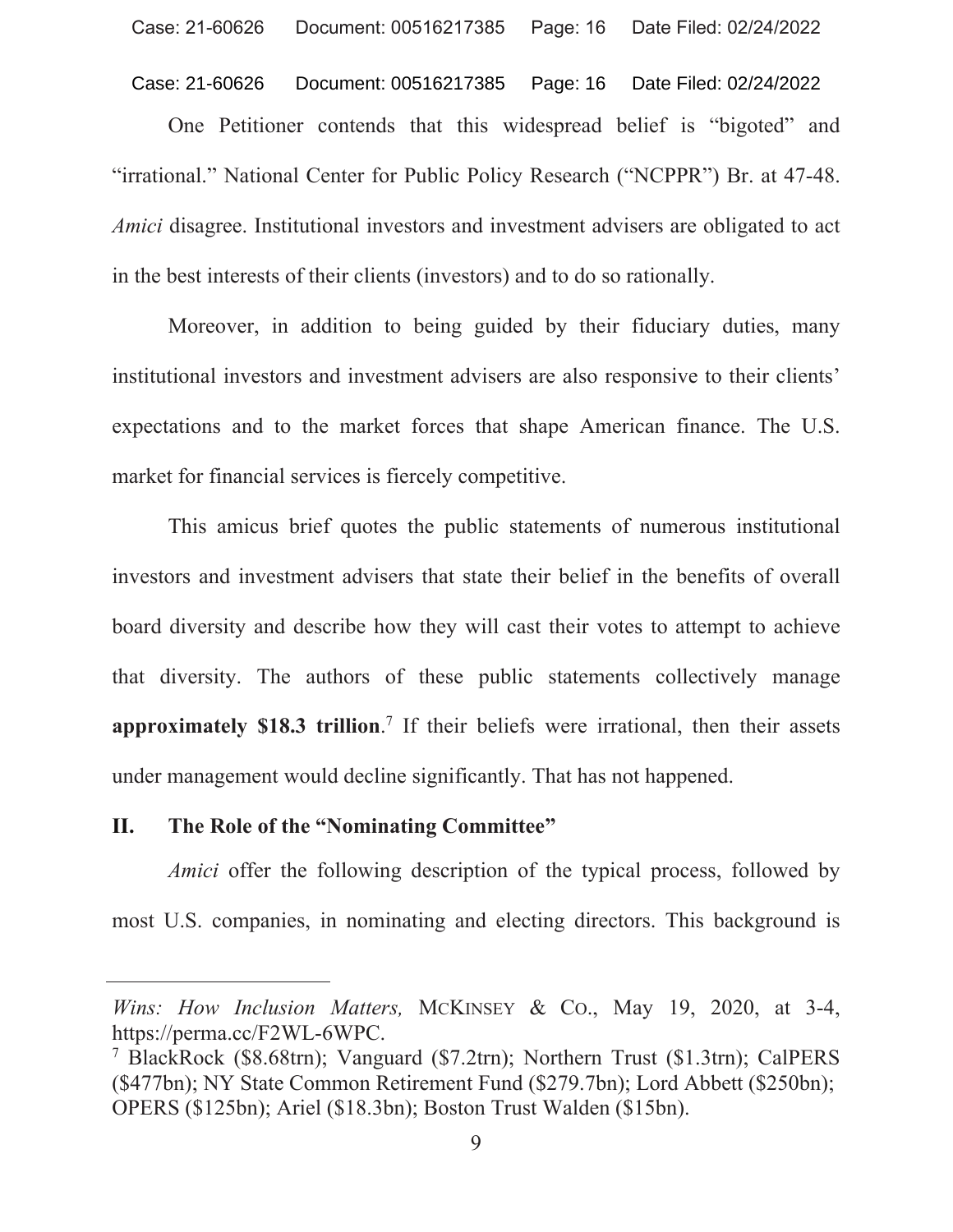Case: 21-60626 Document: 00516217385 Page: 17 Date Filed: 02/24/2022 intended to aid the Court in understanding the voting practices described in this brief.

### **Companies' "Nominating Committees" Typically Select the** A. **Nominees That Are Proposed to Shareholders for Election as Directors**

With few exceptions, public companies must hold an "annual meeting" of shareholders for the purpose of electing directors. See, e.g., Del. Code Ann. tit. 8. § 211(b) ("an annual meeting of stockholders shall be held for the election of directors"); see also Spanakos v. Pate, 237 A.3d 809, 815 (Del. 2020) ("The shareholder meeting to elect directors is a cornerstone of Delaware corporate  $law \dots$ "). In practice, few shareholders attend these annual meetings.

Instead, most shareholders cast their votes by granting their "proxies" to someone else who does attend. See, e.g., Del. Code Ann. tit. 8, 8 212(b). Public companies' typical practice is to select their own nominees for election as directors and to then distribute "proxy statements" to all shareholders, asking the shareholders to grant their "proxies" to the company to vote for those nominees. See 5 Fletcher Cyc. Corp. § 2049.10, *Proxy voting—In general* (the shareholders' meeting is often "a species of absentee voting by mail by a one-way ballot for the slate [of director nominees] . . . suggested by the management").

Many corporate boards have "nominating committees" (also referred to as "corporate governance" committees). The directors who serve on the "nominating"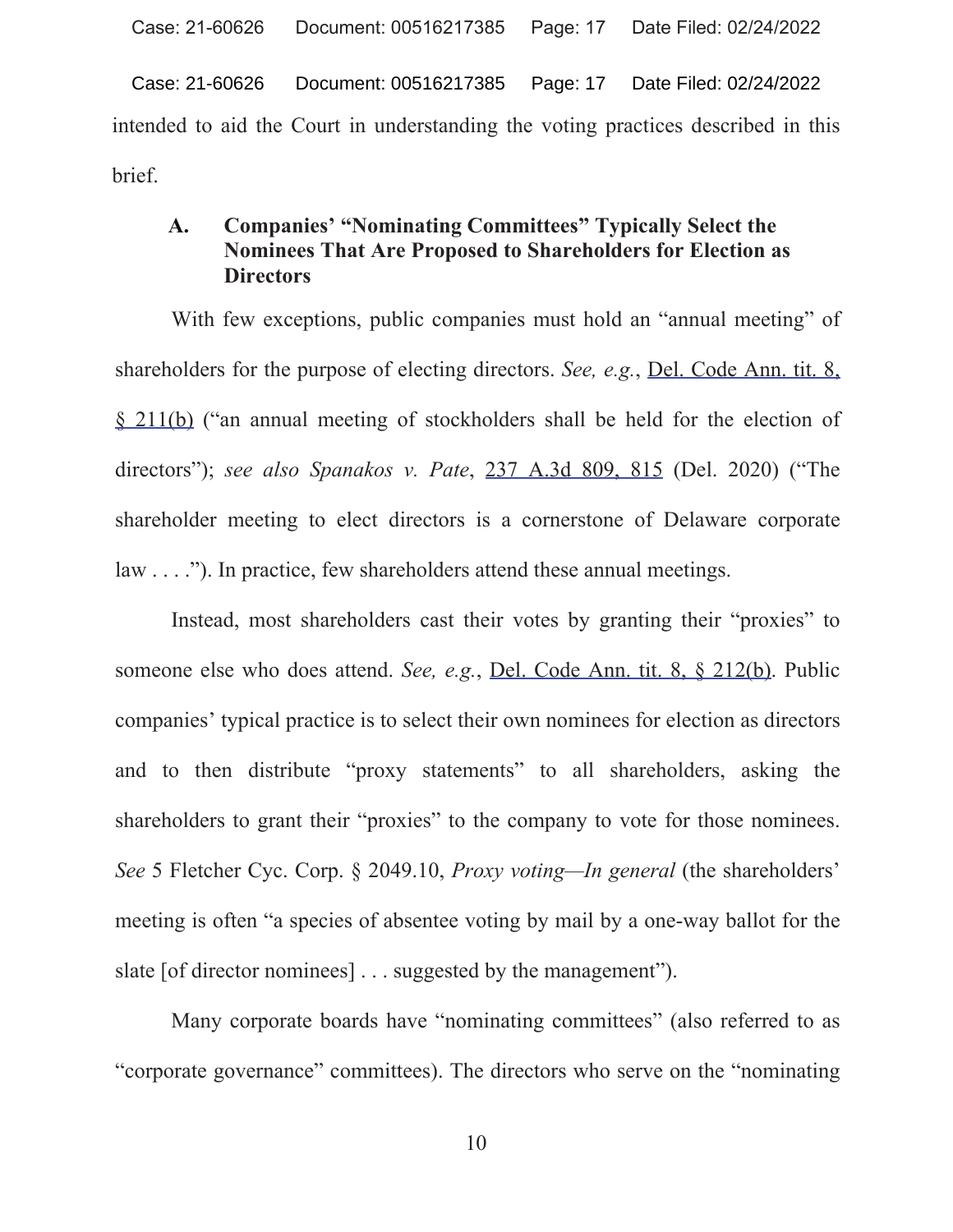committee" are responsible for identifying, recruiting, vetting, and otherwise selecting the nominees that the company proposes for election, as directors, in its "proxy statement" to shareholders. See Law of Corp. Offs. & Dirs.: Rts., Duties & Liabs. § 8:8, *Composition and function of particular committees—Nominating Committee* (West 2021).<sup>8</sup> Case: 21-60626 Document: 00516217385 Page: 18 Date Filed: 02/24/2022

### **B.** Proxy Statements Already Disclose the Process that the "Nominating Committee" Uses to Select Nominees—Including **Diversity Considerations**

Companies' proxy statements must already disclose information relating to the process that the "nominating committee" uses to select nominees for director roles—including whether the nominating committee considered diversity.  $17$ C.F.R. § 240.14a-101 Schedule 14A, Item 7,  $\oint$  b; 17 C.F.R. § 229.407(c)(v), (vi); *see generally* 5 Fletcher Cyc. Corp. § 2052.20, *Federal regulation of proxies— Solicitation of proxies*

Since 2003, companies have been required to disclose any "specific qualities" or skills that the nominating committee believes are necessary for  $\dots$  directors to possess."<sup>9</sup> When promulgating this requirement, the SEC stated its belief that the

<sup>&</sup>lt;sup>8</sup> *See also* Council of Institutional Investors, *supra* note 3, at 8.

<sup>&</sup>lt;sup>9</sup> This rule is codified at <u>17 C.F.R. § 229.407(c)(v</u>) ("Item 407").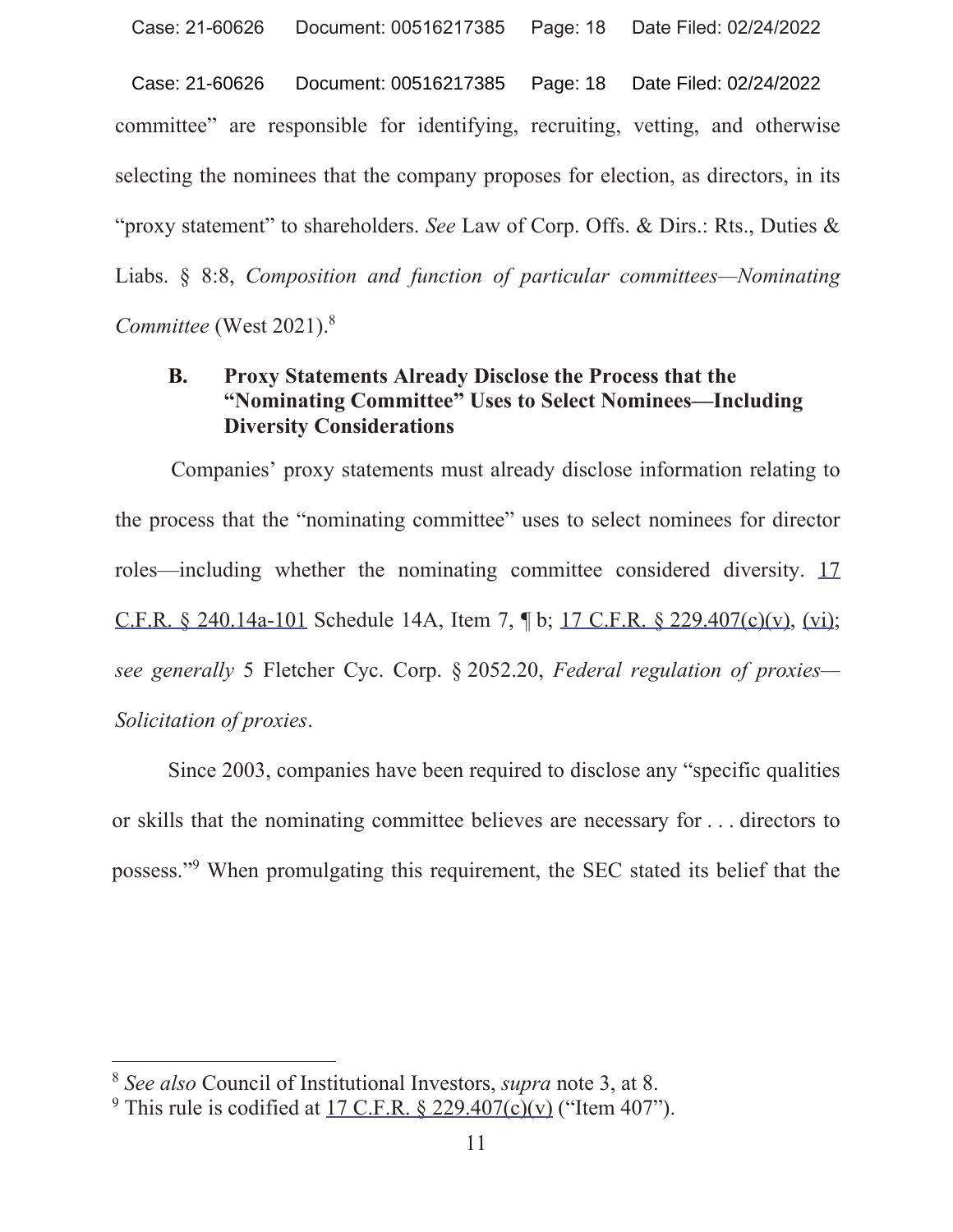Document: 00516217385 Case: 21-60626 Page: 19 Date Filed: 02/24/2022 rule would prompt many companies to disclose the extent to which they took diversity into consideration in nominating director candidates.<sup>10</sup>

Since 2009, companies have been required to disclose "whether, and if so how, a nominating committee considers diversity in identifying nominees for director."<sup>11</sup> If a company's nominating committee has a policy to consider diversity, the company must disclose "how this policy is implemented, as well as how the nominating committee (or the board) assesses the effectiveness of the policy."<sup>12</sup> In promulgating this rule, the SEC took note of commenters who reported that "there appears to be a meaningful relationship between diverse boards and improved corporate financial performance, and that diverse boards can help companies more effectively recruit talent and retain staff."<sup>13</sup> The SEC found that "it is useful for investors to understand how the board considers and addresses diversity, as well as the board's assessment of the implementation of its diversity policy, if any."<sup>14</sup>

Many institutional investors and investment advisers—including amici already review and rely upon these disclosures to learn how a company "considers"

<sup>&</sup>lt;sup>10</sup> See SEC Release No. 33-8340, Disclosure Regarding Nominating Comm. Functions and Comme'ns Between Security Holders and Bds. of Directors, 68 Fed. Reg. 66,992, at 66,996 (Nov. 28, 2003).

<sup>&</sup>lt;sup>11</sup> This rule is codified at  $17$  C.F.R. § 229.407(c)(vi).  $^{12}$  *Id.* 

<sup>&</sup>lt;sup>13</sup> SEC Release No. 33-9089, *Proxy Disclosure Enhancements*, 74 Fed. Reg. 68, 334, at 68, 343-44 (Dec. 23, 2009).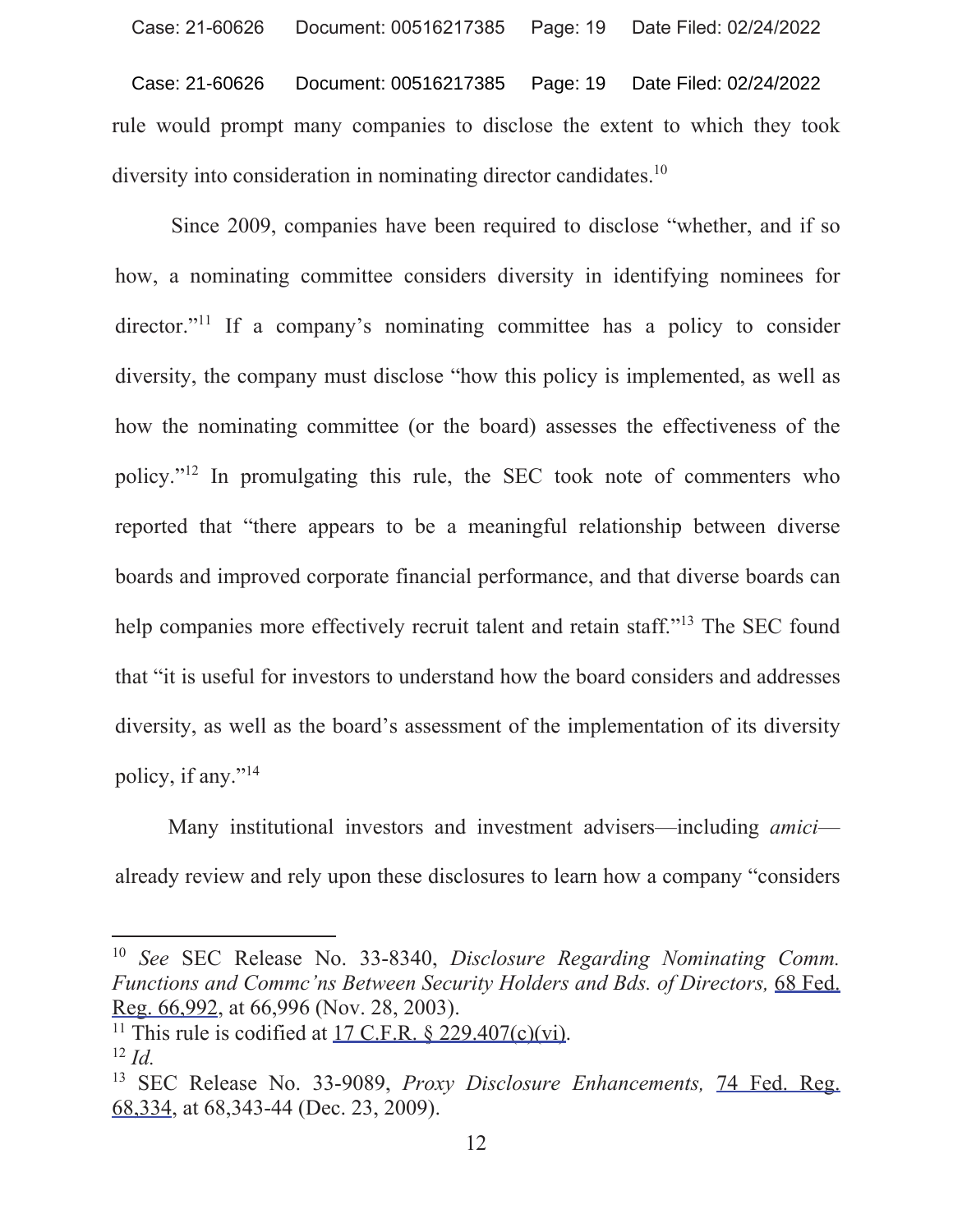Case: 21-60626 Document: 00516217385 Page: 20 Date Filed: 02/24/2022 diversity in identifying nominees for director" and "how this policy is implemented."  $17$  C.F.R.  $\frac{$229.407(c)(vi)}{i}$ . However, these disclosures do *not* typically describe the board's overall diversity.

### **Overall Board Diversity, and Explanations for Lack of Diversity, Are** Ш. **Factors Considered by Many Investors and Investment Advisers When** Voting For (Or Against) Directors on the "Nominating Committee"

Amici disagree with Petitioners' contention that Nasdaq's Rules "encourage<sup>[]</sup> shareholders to discriminate in their votes for board members," "based on" each board's member's self-identification. Alliance Br., at 13, 16-17; NCPPR Br., at 38, 48. Amici do not vote against individual directors based on the directors' race, ethnicity, gender, or sexual orientation, and *amici* are not aware of any investors or investment advisers who do so.

Nor do Nasdaq's Rules encourage or enable this kind of voting practice. Nasdaq's Board Diversity Matrix does not identify directors by name. The Matrix only discloses *overall* board diversity, that is, the *total number* of directors that have self-identified (to the company, not to the public) as having a particular identity. It would be impossible for any investor to determine how any individual director has self-identified based solely on the Board Diversity Matrix.

*Overall* board diversity—and not the self-identification of any specific director—is the factor that many investors and investment advisers consider when

 $^{14}$  Id.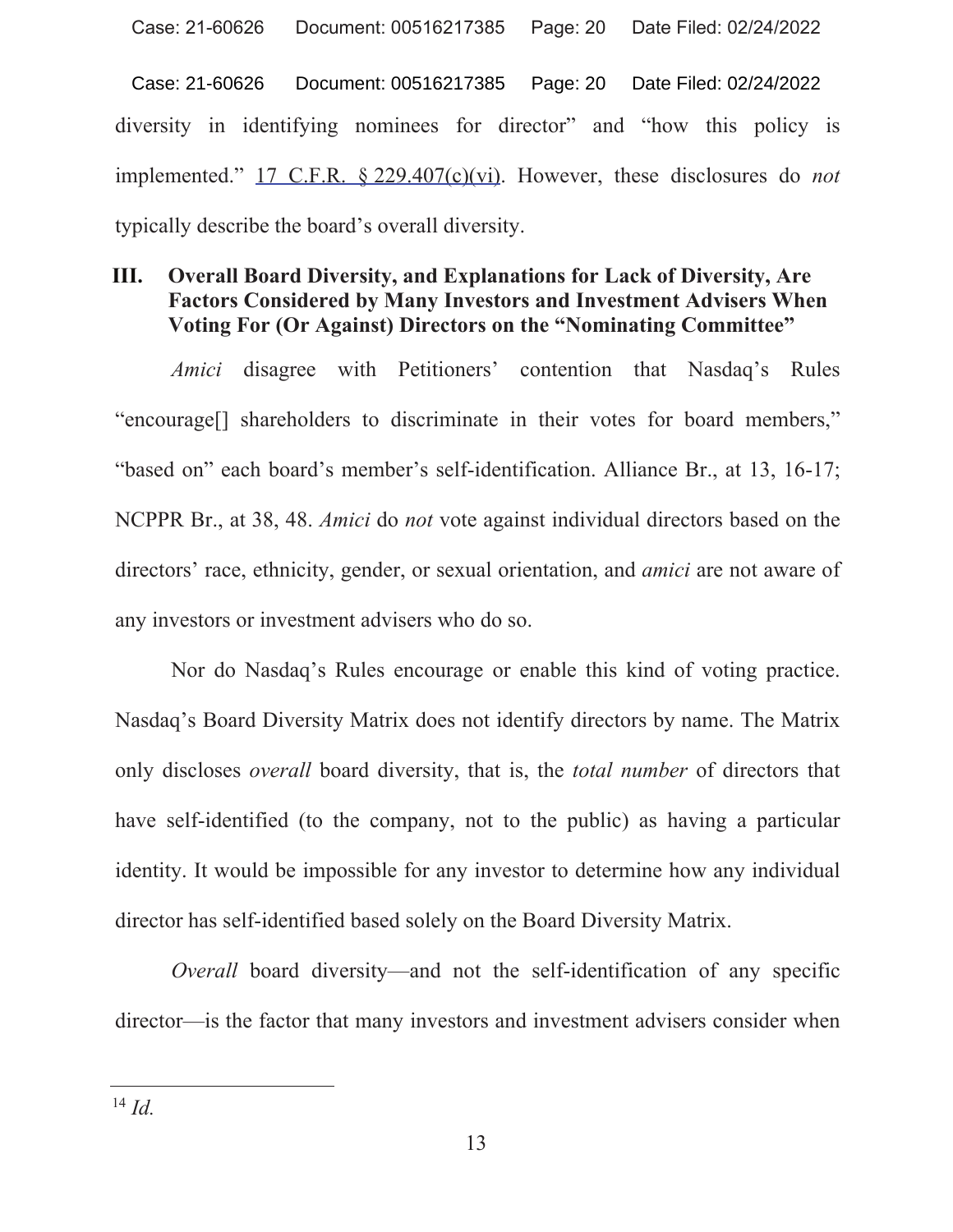Document: 00516217385 Case: 21-60626 Page: 21 Date Filed: 02/24/2022 casting their votes for (or against) the directors who serve on the company's "nominating committee." Those directors, like all others, are typically up for reelection at each year's annual shareholder meeting.

Voting against "nominating committee" directors can send the message that this committee needs to do a better job of finding qualified, diverse nominees to propose to the shareholders. Directors pay attention to shareholders' votes, and it is reasonable for investors to expect that directors serving on the "nominating" committee" will interpret a drop-off in votes cast for their re-election as a reflection of shareholder dissatisfaction with the committee's slate of nominees.

At bottom, the nominating committee is responsible for proposing slates of directors that can best manage and mitigate the risks to companies on behalf of their shareholders. Given the role that diversity can play in avoiding group think and reflecting the needs and desires of a diverse workforce and customer base, overall board diversity is important to maximizing shareholder value.

#### $\mathbf{A}$ . **Many Investors and Investment Advisers Have Formal Voting** Policies That Are Based, In Part, On Overall Board Diversity

Many institutional investors and investment advisers make their voting policies public.<sup>15</sup> And many of those policies explicitly state that the investor or

<sup>&</sup>lt;sup>15</sup> See CII, Policies on Other Issues, Best Disclosure Practices for Institutional *Investors*, May 1, 2009, https://perma.cc/JNZ8-ND5R (recommending that institutional investors publish their voting policies).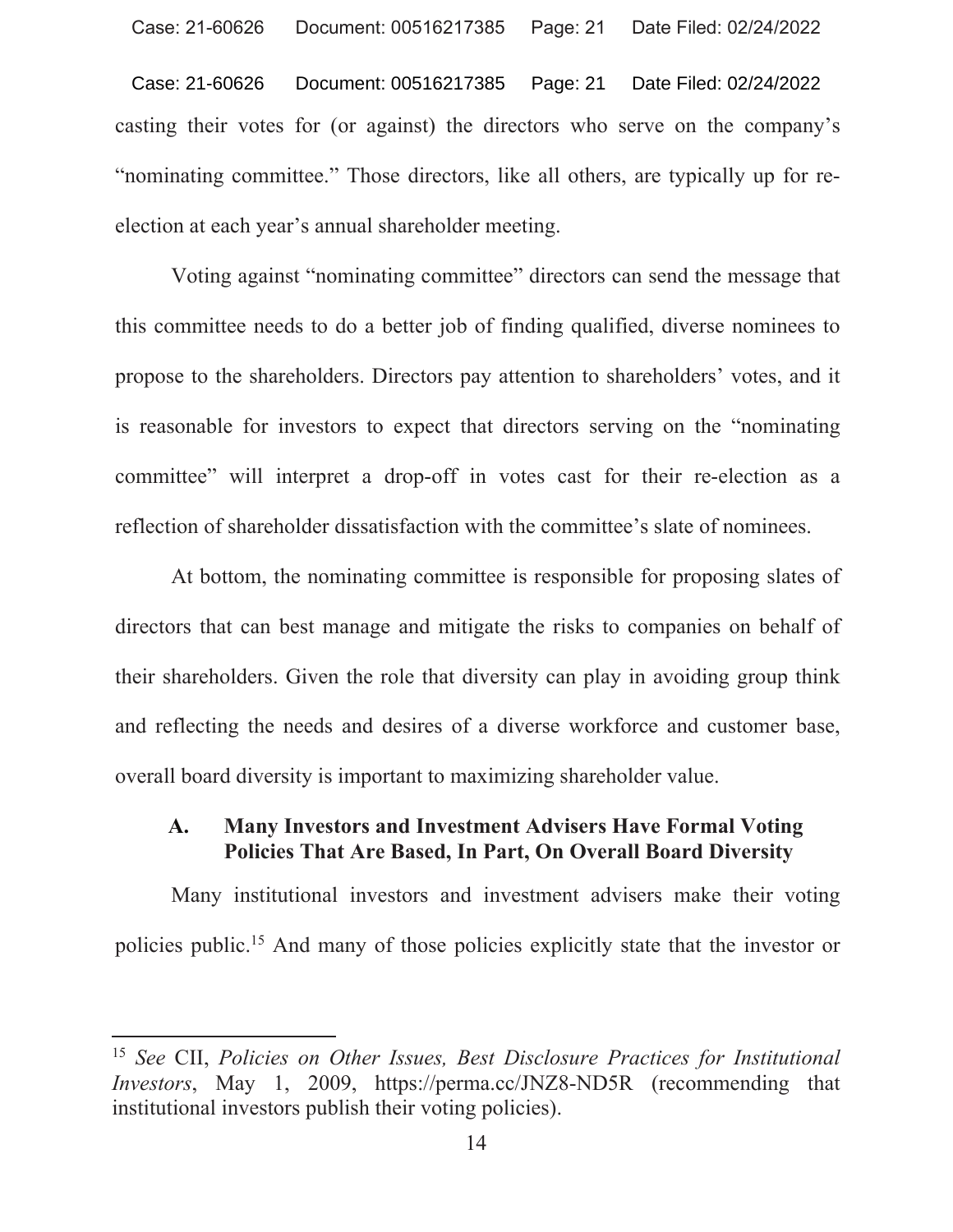investment adviser will cast votes for (or against) directors on the "nominating committee," based on the company's overall board diversity. Case: 21-60626 Document: 00516217385 Page: 22 Date Filed: 02/24/2022

*Amicus* Northern Trust has publicly stated that it has "set a standard that all boards" of U.S. companies should "be at least 20% female" and "have at least one ethnically/racially diverse director."<sup>16</sup> Northern Trust's policy is to generally vote against the re-election of the director chairing the company's nominating committee if the board's overall diversity does not meet those goals.

*Amicus* Ariel has publicly stated that its policy is to "vote against the nominating and governance chair (or equivalent) of boards of directors lacking female and minority representation."<sup>17</sup> Conversely, Ariel may vote for nominating committee chairs based on Ariel's assessment that the company is demonstrating a commitment to improving board diversity.

*Amicus* Boston Trust Walden's policy is to generally vote against nominating committee members, if  $(1)$  the board lacks at least one woman and one racially or ethnically diverse director;  $(2)$  the nominating committee does not consider gender, racial, and ethnic diversity in director searches; or  $(3)$  if the board

<sup>&</sup>lt;sup>16</sup> Northern Trust Asset Management, Stewardship Report 2020, at 34, https://perma.cc/S3RS-DZL7 (last modified Dec. 31, 2020).

<sup>&</sup>lt;sup>17</sup> Ariel Investments, *Environmental, Social, & Governance Annual Report 2020*, at 10, https://perma.cc/DHY4-XW2D (last visited Jan. 10, 2022).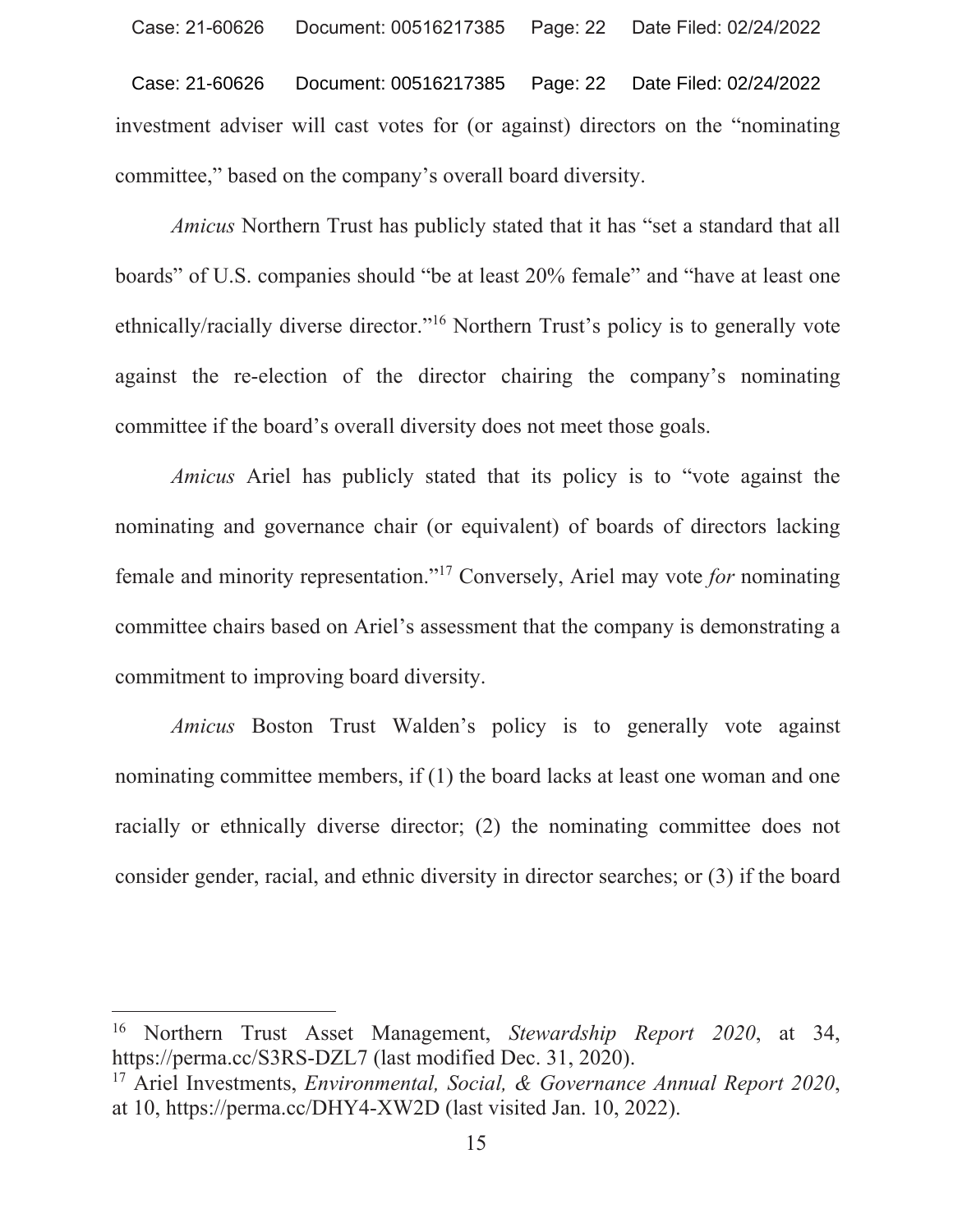Case: 21-60626 Document: 00516217385 Page: 23 Date Filed: 02/24/2022 is not 30% diverse overall.<sup>18</sup> This policy is flexible: If a company has demonstrated significant progress towards these guidelines, then Boston Trust Walden may vote for the nominating committee members.

Many investment advisers who are members of *amicus* IAA have similar voting policies in place, as well as other policies that include instructions to support and promote board diversity. These IAA members consider overall board diversity to be an important datapoint used to evaluate the corporate governance of the companies whose shares they vote.

Many institutional investors have similar policies, including members of amicus CII. For example, the Ohio Public Employees Retirement System (OPERS)—the 15th-largest retirement system in the United States with \$125 billion in assets under management—expects the nominating committee to "commit to identify qualified candidates of diverse gender, racial and ethnic backgrounds for board nomination."<sup>19</sup> OPERS will generally vote against the reelection of "members of accountable committees when the Board . . . is not responsive to shareholders on board composition concerns including board

<sup>&</sup>lt;sup>18</sup> Boston Trust Walden, *Proxy Voting Guidelines*, at 13-14, https://perma.cc/BYL5-MGNX (last modified Feb. 2022).

<sup>&</sup>lt;sup>19</sup> Ohio Public Employees Retirement System, Corporate Governance Policy & *Proxy Voting Guidelines, at 6, https://perma.cc/AS62-69AU (last modified Mar.*  $17, 2021$ .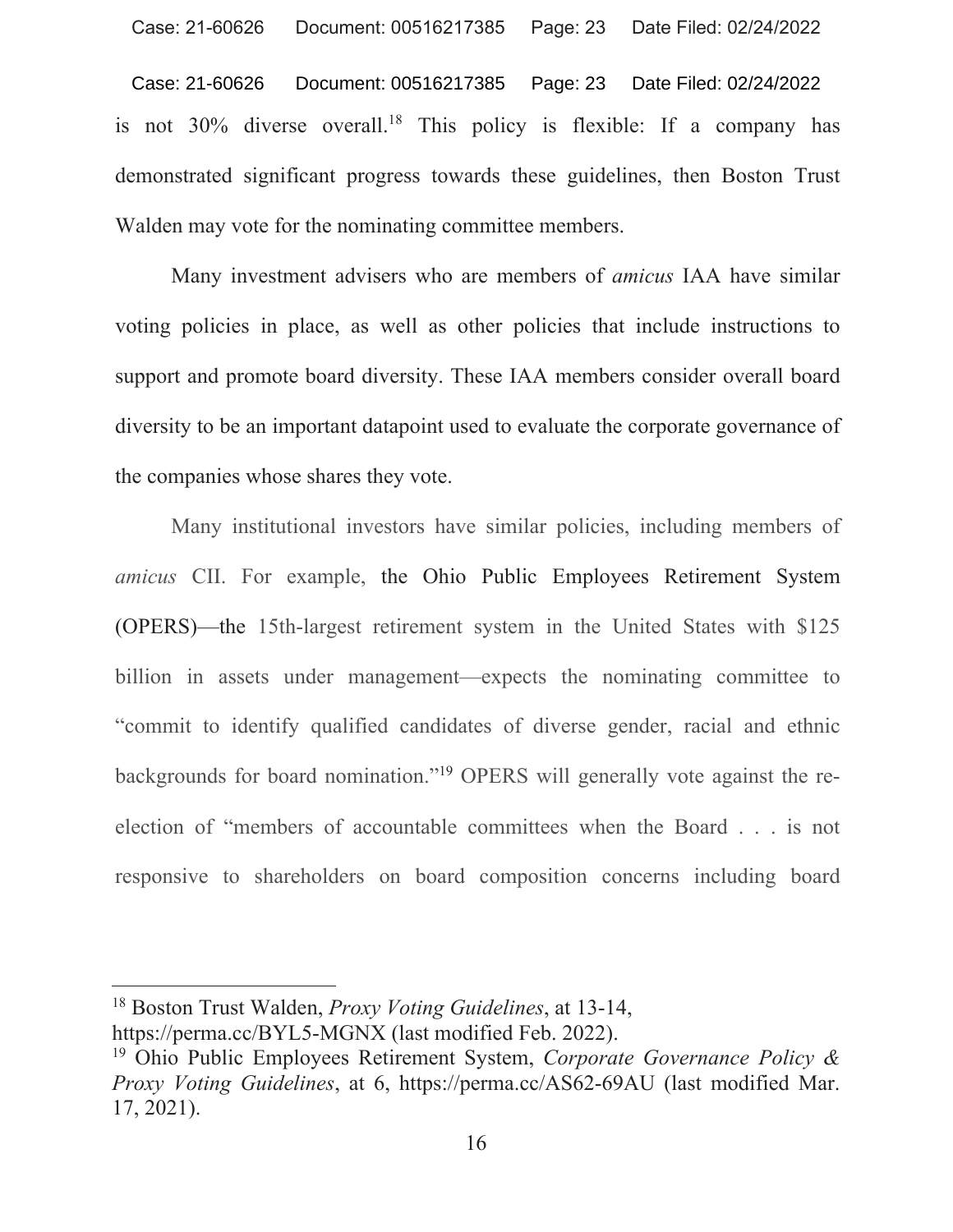Document: 00516217385 Page: 24 Date Filed: 02/24/2022 Case: 21-60626 diversity."<sup>20</sup> The California Public Employees' Retirement System (CalPERS) with \$477.3 billion in assets under management—will, "on a case-by-case" basis . . . withhold votes from directors who are nominating/governance committee members . . . on boards which lack diversity and do not make firm commitments to improving the board diversity in the near term."<sup>21</sup> The New York State Common Retirement Fund—with approximately \$279.7 billion in assets under management—"will scrutinize boards that are not sufficiently diverse, including diversity of age, race, gender, ethnicity, sexual orientation and gender identity, geography, and disability." That Fund may withhold "support from incumbent board nominees" if the Fund determines that the "board is not sufficiently diverse," and may "withhold support" from "all incumbent nominating committee nominees when a board does not have more than one woman director."<sup>22</sup>

In addition to *amici* and their members, other investors and investment advisers have similar policies. For example, BlackRock, Inc., with more than \$8.68 trillion in assets under management,<sup>23</sup> has publicly stated that it is "interested in diversity in the board room as a means to promoting diversity of

<sup>22</sup> New York State Common Retirement Fund, *Proxy Voting Guidelines*, at 9, https://perma.cc/C9VL-RX7W (last visited Feb. 20, 2022).

 $^{20}$  *Id.* at 22.

<sup>&</sup>lt;sup>21</sup> See CalPERS, *Proxy Voting Guidelines*, at 2, https://perma.cc/6PZW-5FSM (last updated Apr. 2021).

<sup>&</sup>lt;sup>23</sup> BlackRock, *About BlackRock*, https://perma.cc/662D-Y5RK (last visited Jan. 10,  $2022$ ).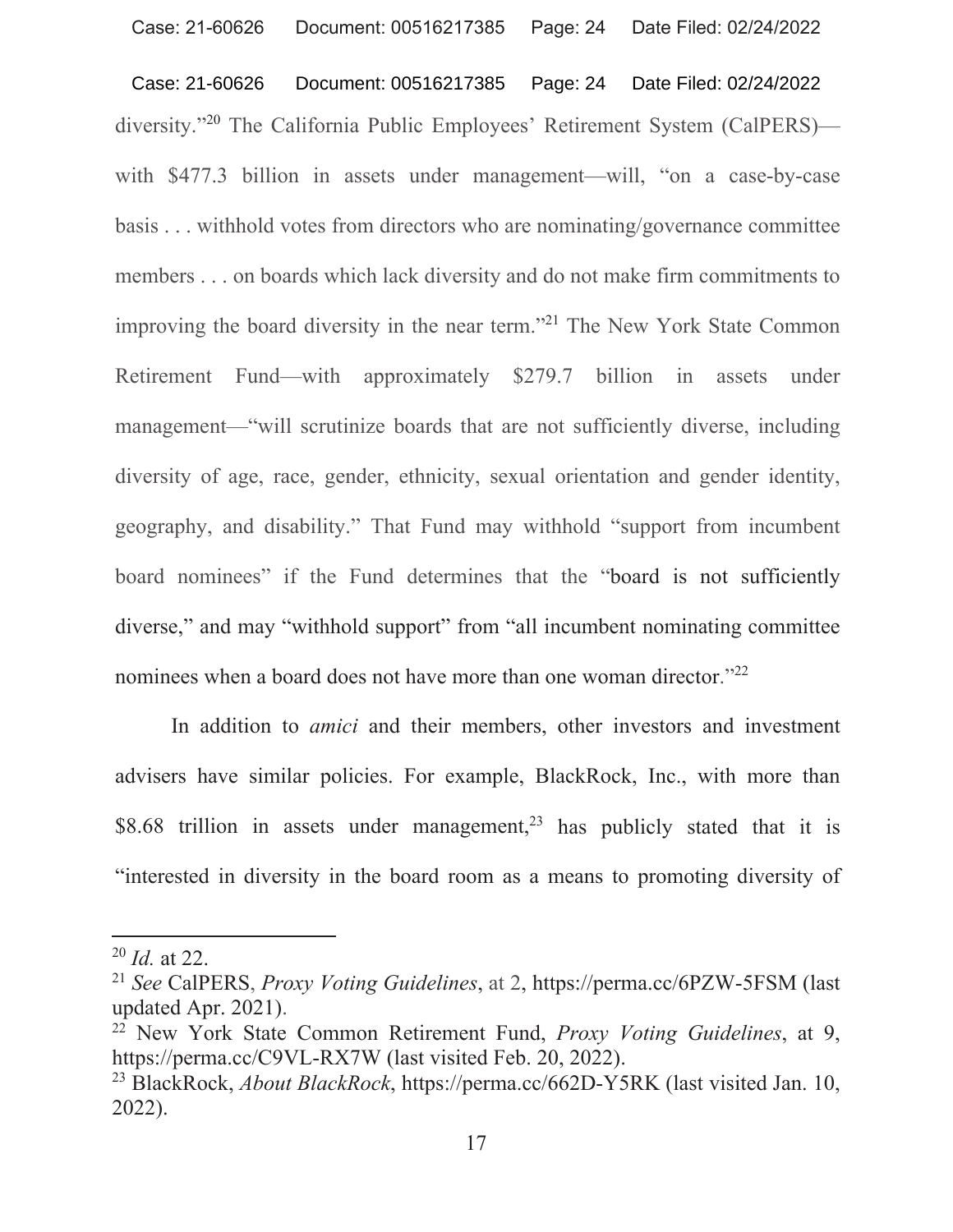Document: 00516217385 Case: 21-60626 Page: 25 Date Filed: 02/24/2022 thought and avoiding 'group think," and to that end "believe[s] that boards should aspire to 30% diversity of membership and encourage companies to have at least two directors on their board who identify as female and at least one who identifies as a member of an underrepresented group."<sup>24</sup> BlackRock states that if "a company" has not adequately accounted for diversity in its board composition within a timeframe, reasonable we may vote against members of the nominating/governance committee."25

As another example, Vanguard—with \$7.2 trillion of assets under management<sup>26</sup>—states that "diversity of thought, background, and experience, as well as of personal characteristics (such as gender, race, and age), meaningfully contributes to the ability of boards to serve as effective, engaged stewards of shareholders' interests."<sup>27</sup> Vanguard also states that its mutual funds "will vote against the nominating and/or governance committee chair (or other director if

<sup>&</sup>lt;sup>24</sup> BlackRock, BlackRock Investment Stewardship: Proxy Voting Guidelines for U.S. Securities, at 6-7, https://perma.cc/EW84-PS5S (last modified Jan. 2022); see also BlackRock, Our Approach to Engagement on Board Diversity, at 2, https://perma.cc/BL38-SLGS (last updated Mar. 2021).

<sup>&</sup>lt;sup>25</sup> BlackRock, *BlackRock Investment Stewardship*, *supra* note 24, at 7.

<sup>&</sup>lt;sup>26</sup> Vanguard, *Fast Facts about Vanguard*, https://about.vanguard.com/who-weare/fast-facts/ (last visited Jan. 10, 2022).

Vanguard, Proxy Voting Policy for U.S. Portfolio Companies, at 5, 27 https://perma.cc/XLE9-YP7C (last modified Mar. 1, 2022).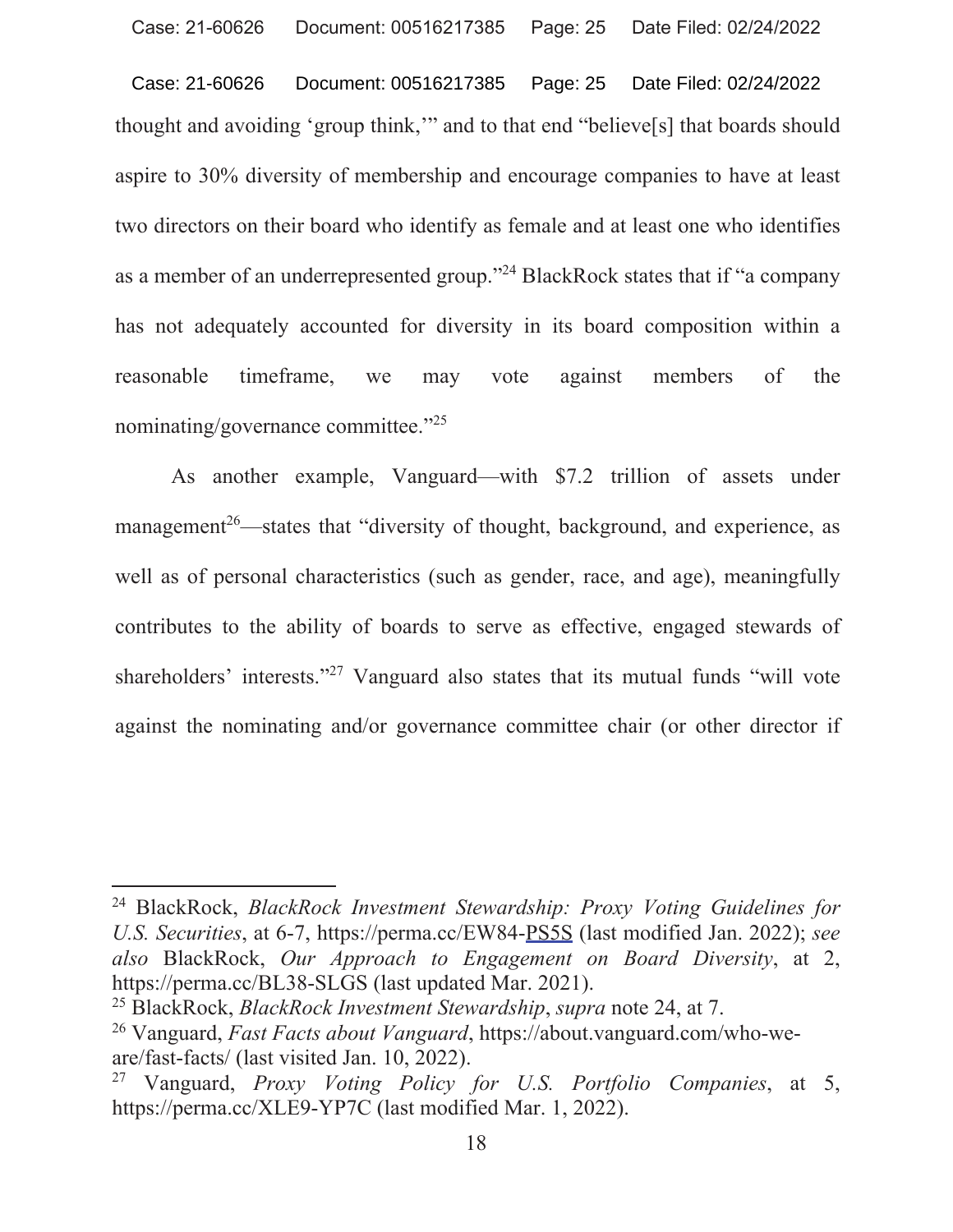Date Filed: 02/24/2022 Case: 21-60626 Document: 00516217385 Page: 26 needed) if a company's board is making insufficient progress in its diversity composition."28

Many institutional investors and investment advisers employ third-party proxy advisory firms—such as Institutional Shareholder Services (ISS) and Glass Lewis—to help them cast their votes and recommend how to vote.<sup>29</sup> ISS's current policy is to recommend voting "against" or "withholding" votes for the chair of the nominating committee if there are no women on the board, or if the board "has no apparent racially or ethnically diverse members."<sup>30</sup> Glass Lewis "generally" recommends voting against the chair of the nominating committee if the board has fewer than two women directors, and voting against the entire nominating committee if there are no women on the board.<sup>31</sup>

All these voting policies are based on investors' and investment advisers' assessments of what is best for the companies whose shares they own. These

 $^{28}$  Id.

<sup>&</sup>lt;sup>29</sup> Proxy advisory firms typically provide: research and voting recommendations, executive compensation data and analytics, support in helping their clients engage with the company on relevant issues, other consulting services, and an online platform in which the firm's clients can register their voting choices (which the firm then relays to each company).

<sup>&</sup>lt;sup>30</sup> Institutional Shareholder Services, *Proxy Voting Guidelines: Updates for 2022*, Benchmark Policy Changes for U.S., Canada, Brazil, and Americas Regional, at 6, https://perma.cc/QM66-Y5JM (last modified Dec. 7, 2021) (gender diversity); id. at 7 (racial and ethnic diversity).

<sup>&</sup>lt;sup>31</sup> Glass Lewis, 2022 Policy Guidelines, at 40, https://perma.cc/MO4Z-GCWT (last visited Feb. 2, 2022).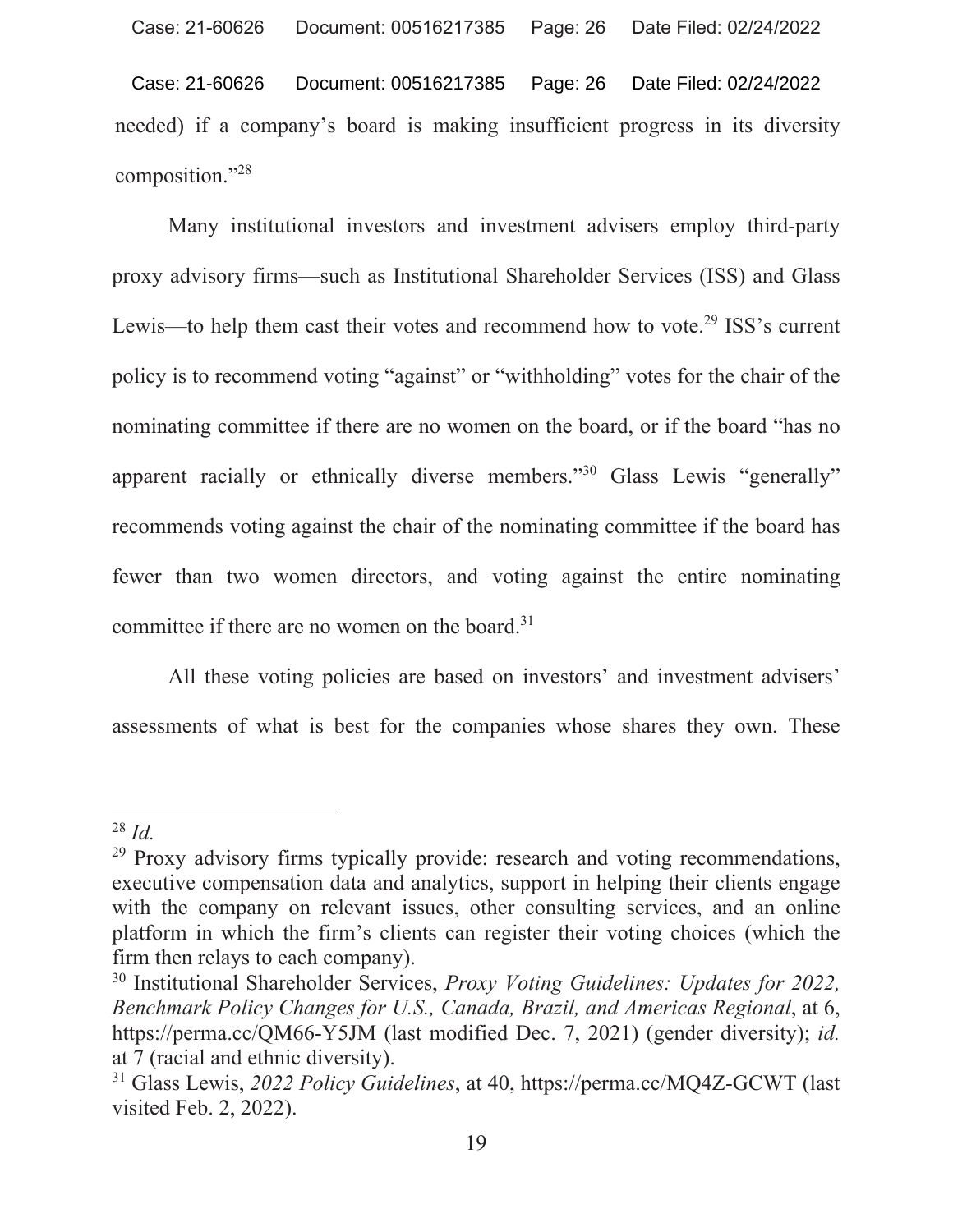Date Filed: 02/24/2022 Case: 21-60626 Document: 00516217385 Page: 27 policies are not driven by Nasdaq's Rules.<sup>32</sup> Rather, it is Nasdaq that is properly responding to demand, from investors and investment advisers, for the information they need to implement their policies.

### Many Investors and Investment Advisers Will Also Consider a **B.** Non-Diverse Board's *Explanation* for the Lack of Diversity When **Casting Their Votes**

Many of the voting policies, described above, make room for individualized consideration of a company's circumstances and of the *reasons* for a non-diverse company's lack of board diversity. Investors and investment advisers recognize that companies have differing qualifications for directors and different challenges in recruiting them. A non-diverse company's explanation for its lack of board diversity is another relevant criterion used when casting votes for (or against) the directors serving on the company's "nominating committee."

For example, CII member CalPERS applies its voting policy "on a case-bycase basis, where our engagements [relating to board diversity] are not successful"; CalPERS will only vote against the nominating committee if the company "do[es] not make firm commitments to improving the board diversity in

<sup>&</sup>lt;sup>32</sup> Emily Glazer & Theo Francis, As Corporate Boards Pursue Diversity, Director Programs Spring  $Up,$ Training WALL ST. 2021,  $J_{\cdot}$ Dec. 31, https://perma.cc/2GPW-WBNP (quoting Marc Goldstein, head of U.S. research for ISS, as stating that "The progress we're seeing is as much about investor pressure and engagement on the issue as it is legal mandates.").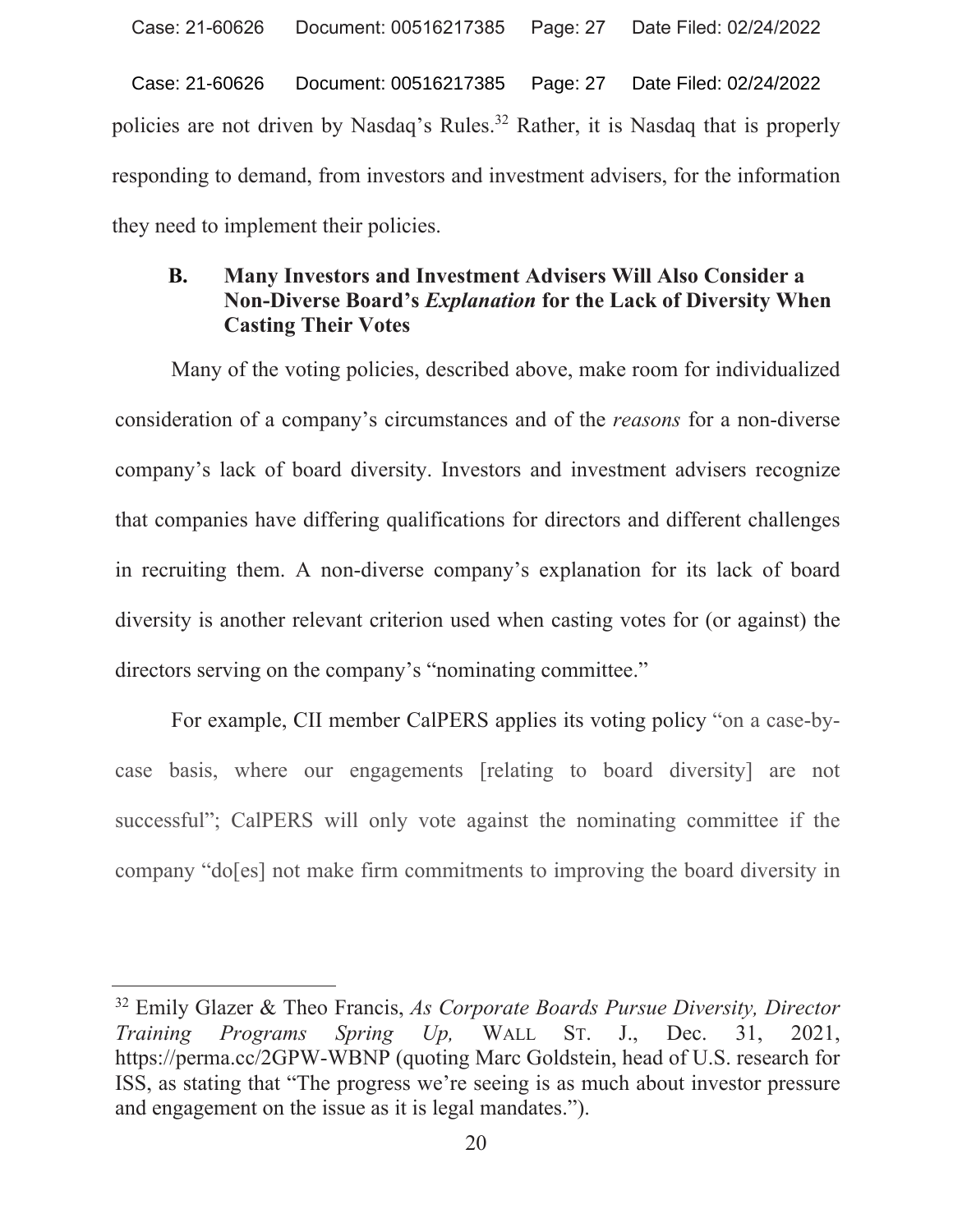Document: 00516217385 Page: 28 Date Filed: 02/24/2022 Case: 21-60626 the near term."33 Vanguard's policy is also applied "on a case-by-case basis," considering "company-specific context" and Vanguard's own evaluation of whether the company is "making insufficient progress."<sup>34</sup> BlackRock's policy "recognize<sup>[5]</sup> that building high-quality, diverse boards can take time,"<sup>35</sup> and therefore BlackRock takes "a multifaceted approach towards evaluating board diversity, regularly engaging with members of the nominating and/or governance committee to understand the director recruitment process and efforts to facilitate a diverse and thoughtfully vetted pool of qualified candidates."<sup>36</sup> Glass Lewis "may refrain from recommending that shareholders vote against directors," if the company's board has "provided a sufficient rationale or plan to address the lack of diversity on the board."37

In short: An explanation of why a board is non-diverse is relevant information to investors and investment advisers, when deciding whether to vote for or against the directors serving on the "nominating committee."

#### **Institutional Investors and Investment Advisers Also Take Overall** IV. **Board Diversity Into Account When Making Investment Decisions**

In addition to using overall board diversity when voting their shares, many institutional investors and investment advisers take this information into account

<sup>&</sup>lt;sup>33</sup> CalPERS, *supra* note 21, at 2.

<sup>&</sup>lt;sup>34</sup> Vanguard, *Proxy Voting Policy*, *supra* note 27, at 6.

<sup>&</sup>lt;sup>35</sup> BlackRock, *BlackRock Investment Stewardship*, *supra* note 24, at 7.

<sup>&</sup>lt;sup>36</sup> BlackRock, *Our Approach to Engagement*, *supra* note 24, at 2.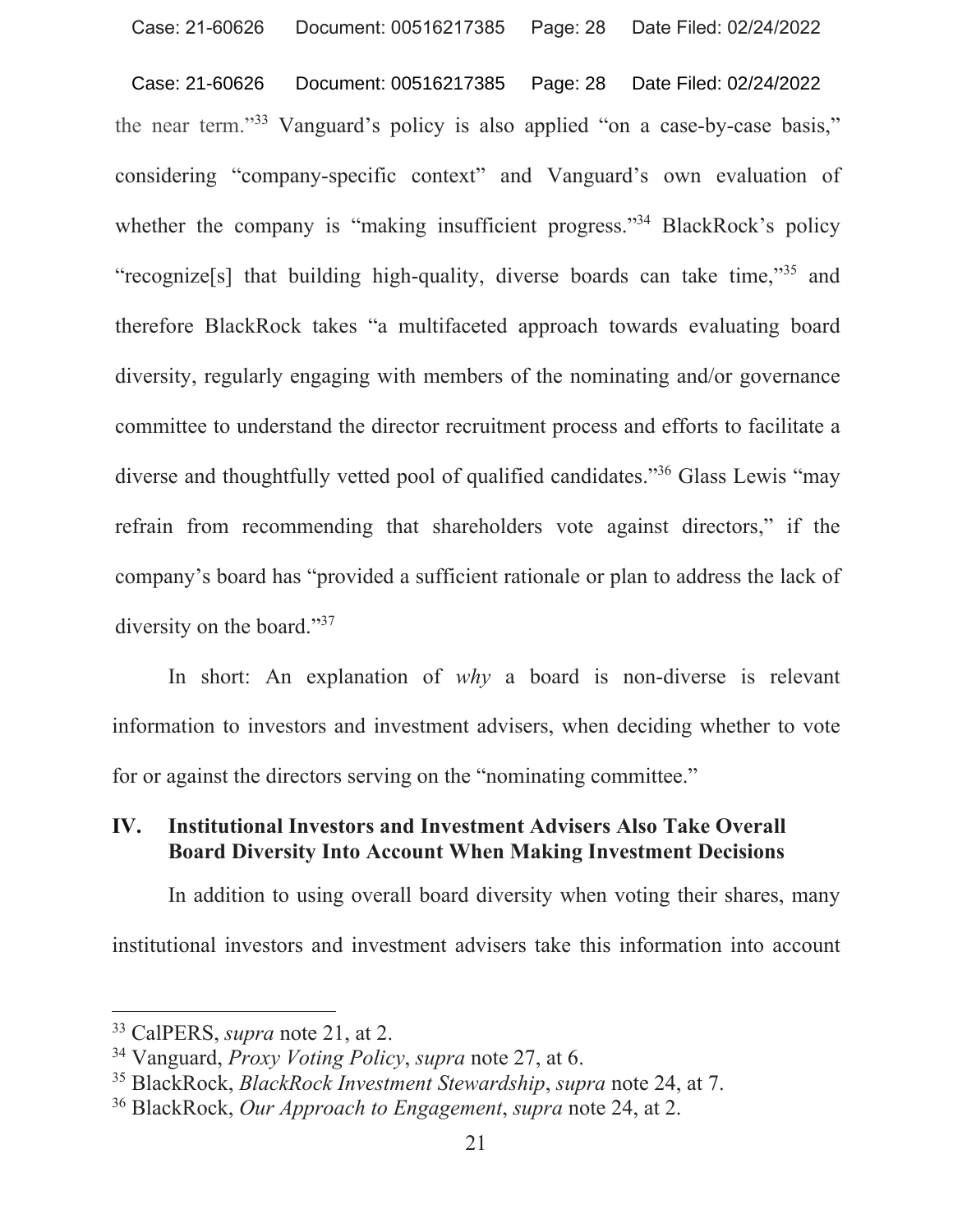Document: 00516217385 Case: 21-60626 Page: 29 Date Filed: 02/24/2022 when making decisions whether to buy, sell, or hold shares in a company. Many institutional investors and investment advisers consider Environmental, Social, and Governance ("ESG") criteria when making investments in ESG-labeled funds and when using ESG data in an integrated fashion for other investments. Many ESG strategies include, as one criterion, the diversity of the company's board.

For example, a portion of *amicus* Northern Trust's proprietary ESG Vector Score is, in part, based on Northern Trust's assessment of the company's corporate governance. As one part of that assessment, Northern Trust will consider the company's adherence to best practices. One of the best practices that Northern Trust expects companies to follow is the practice of recruiting and nominating qualified diverse directors. Similarly, *amicus* Ariel's "ESG risk rating" is influenced, in part, by assessments of the company's performance on diversity and inclusion issues, including but not limited to board diversity. Ariel then uses those "ESG risk ratings" to make investment decisions for assets managed under Ariel's domestic equity "traditional value strategies."<sup>38</sup> Amicus Boston Trust Walden's ESG analysis includes assessments of corporate governance policies, practices, and performance, including board diversity. Many of *amicus* IAA's members have similar ESG strategies that they make available to their clients, and which consider board diversity as one important factor in their investment models.

<sup>&</sup>lt;sup>37</sup> Glass Lewis, *supra* note 31, at 7.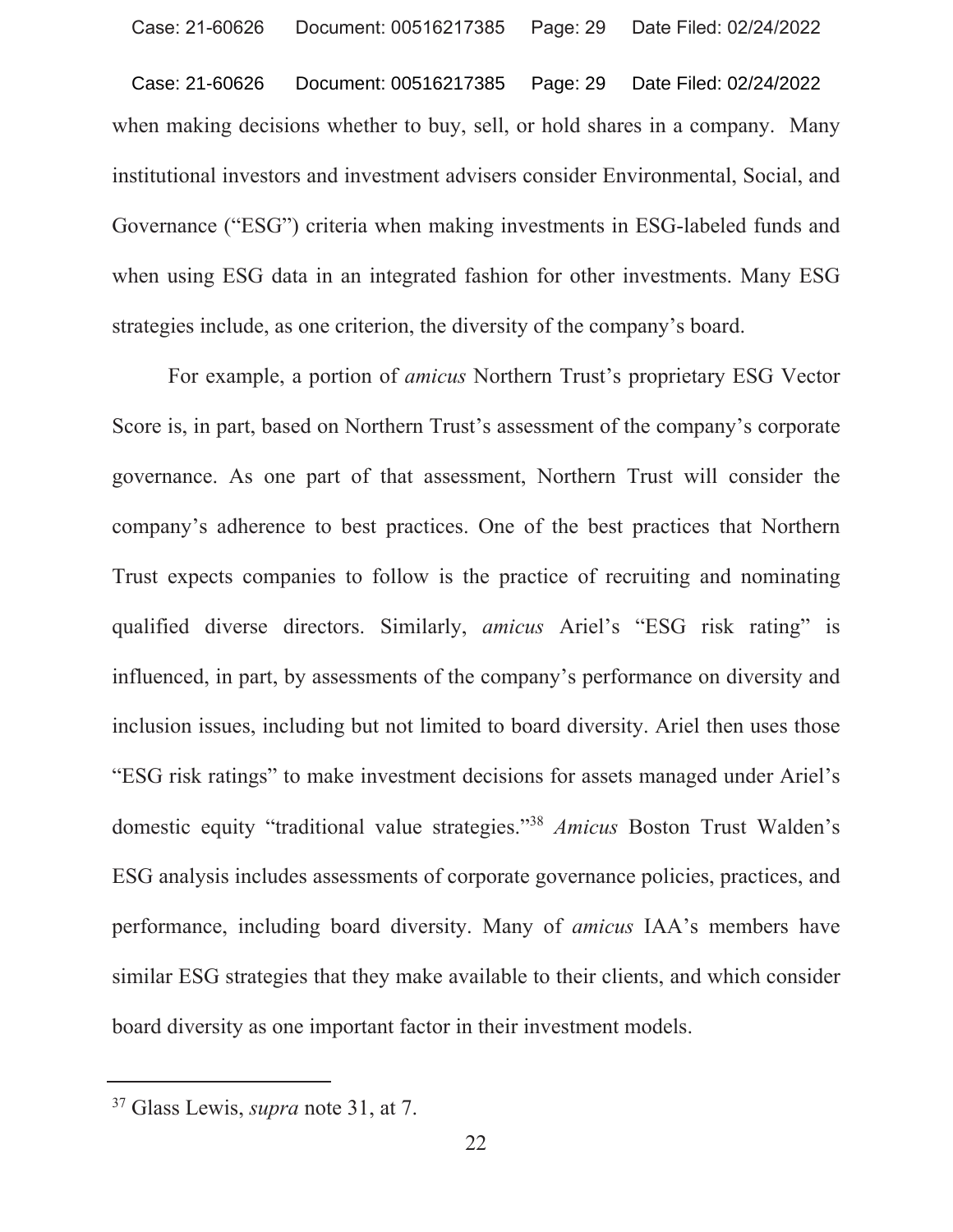Case: 21-60626 Document: 00516217385 Page: 30 Date Filed: 02/24/2022

The last decade has seen explosive growth in the amount of U.S.-domiciled assets deployed in ESG strategies, as illustrated by the following chart prepared by the Forum for Sustainable and Responsible Investment ("US  $\text{SIF"}$ )<sup>39</sup>:



In 2020, according to US SIF, \$16.6 trillion of U.S.-domiciled assets were under management by firms that applied ESG criteria to their investment analysis and portfolio selection. Those firms included 530 institutional investors, 384 investment advisers, and 1,204 community investment institutions. $40$ 

<sup>39</sup> US SIF, Report on US Sustainable and Impact Investing Trends 2020, at 1, https://perma.cc/R9XL-PXRT (last visited Jan. 10, 2022).  $^{40}$  *Id.* 

<sup>&</sup>lt;sup>38</sup> See Ariel Investments LLC, (Form ADV, Part 2A) at 7-8 (July 7, 2021).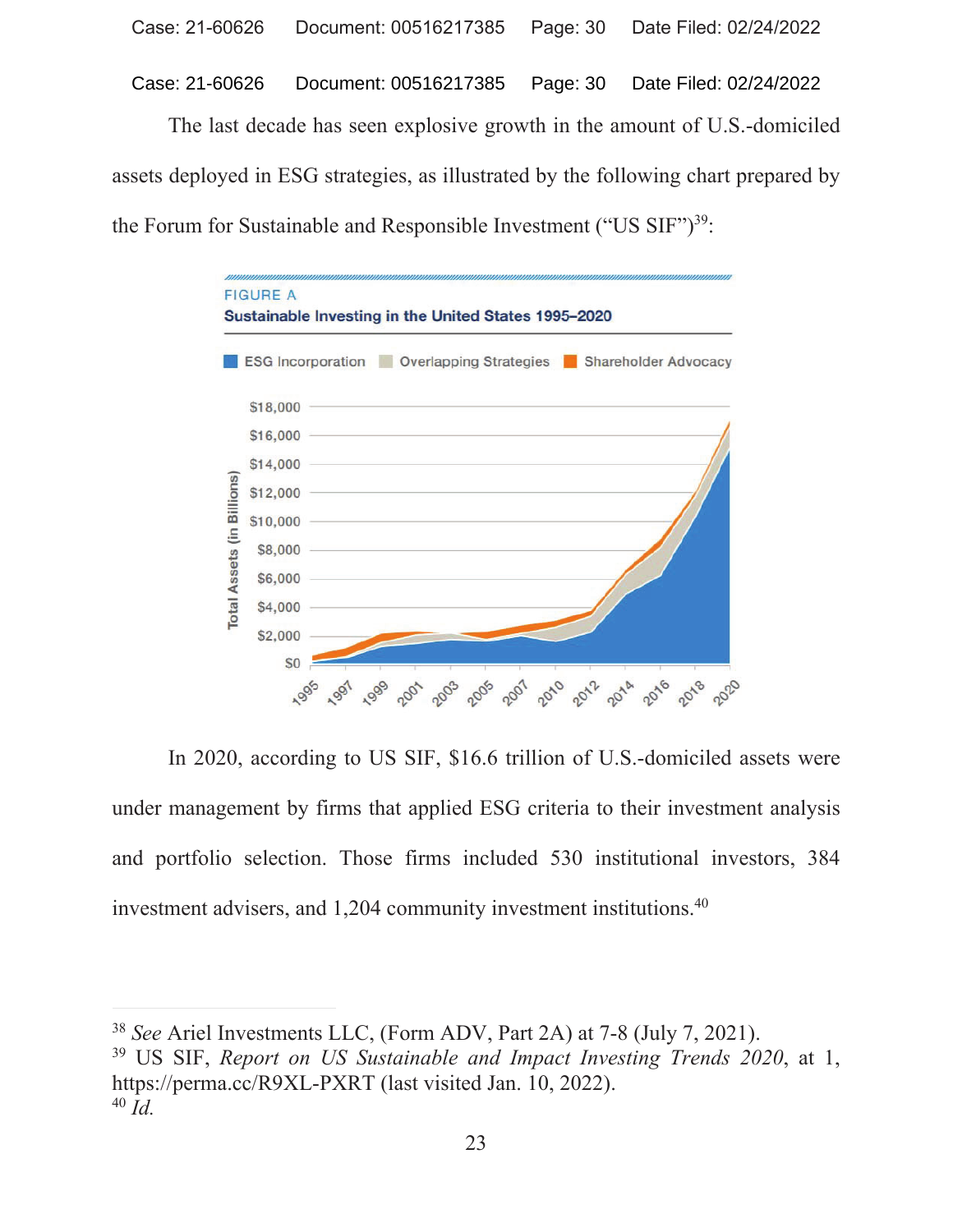Case: 21-60626 Document: 00516217385 Page: 31 Date Filed: 02/24/2022

### **Nasdaq's Rules Give Investors and Investment Advisers the**  $\mathbf{V}_{\bullet}$ **Information They Need to Implement Their Voting Policies and Make Investment Decisions**

"What gets measured, gets done," as *amicus* Ariel told the SEC in its comment letter in support of Nasdaq's Rules.<sup>41</sup> As matters currently stand, investors and investment advisers are given information regarding a company's policy regarding the recruitment of diverse directors, based on the existing SEC regulations described above. See 17 C.F.R. § 229.407(c)(vi). Yet investors and investment advisers lack an efficient and reliable way to *measure* whether these policies achieve any overall board diversity. Most investors and investment advisers also lack the means to obtain and evaluate the reasons why non-diverse boards do not have diverse directors. Nasdaq's Rules will improve the quality and accessibility of both kinds of information.

#### Data on Overall Board Diversity Is Difficult to Find  $\mathbf{A}$ .

Institutional investors and investment advisers currently encounter substantial difficulties when attempting to assess the overall diversity of companies' boards. The disclosures that companies make regarding board diversity are "often disappointingly insufficient and boilerplate," in the words of

<sup>&</sup>lt;sup>41</sup> Ariel Investments, Comment Letter on Proposed Rule Change to Adopt Listing Rules Related to Board Diversity, Dec. 29, 2020, at 2, https://perma.cc/6HVN-3CMZ.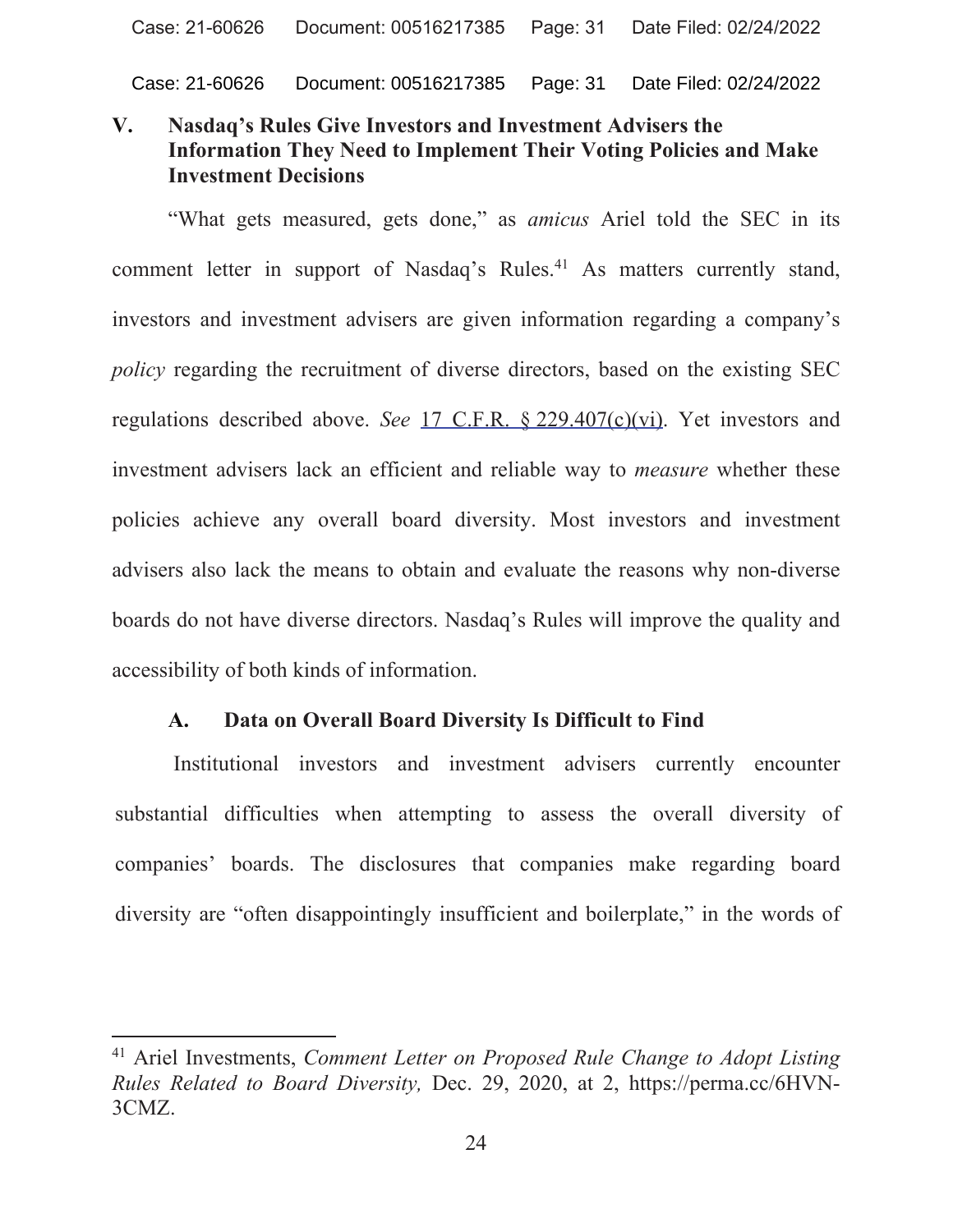Document: 00516217385 Page: 32 Date Filed: 02/24/2022 Case: 21-60626 one commenter.<sup>42</sup> Moreover, even when companies do provide substantive information, they do not do so in a standardized, consistent format.<sup>43</sup> Investors and investment advisers must scour companies' websites, investor presentations, and SEC filings looking for it. If they find anything, they must then interpret the unique format and terms each company decides to use.

Institutional investors and investment advisers often have little time to accomplish these tasks. Many investors and investment advisers vote shares in *thousands* of different companies each year. Most of those votes are cast during "proxy season"-the period between March until August, when most companies hold their annual shareholder meetings. In many cases, investors have just 20 days between receiving the company's proxy statement and casting their votes. See 17 C.F.R. § 240.14c-2(b) (setting the 20-day deadline). Clear, reliable, and accessible data, presented in a consistent, usable, and searchable format, is critical to institutional investors and investment advisers seeking to implement voting policies based on overall board diversity.

Amici know these data problems first-hand. For its part, amicus Ariel's research team assesses approximately 120 current and prospective portfolio

<sup>&</sup>lt;sup>42</sup> International Corporate Governance Network, Comment Letter on Proposed Rule Change to Adopt Listing Rules Related to Board Diversity, Dec. 16, 2020, at 2, https://perma.cc/SZ24-Z94C.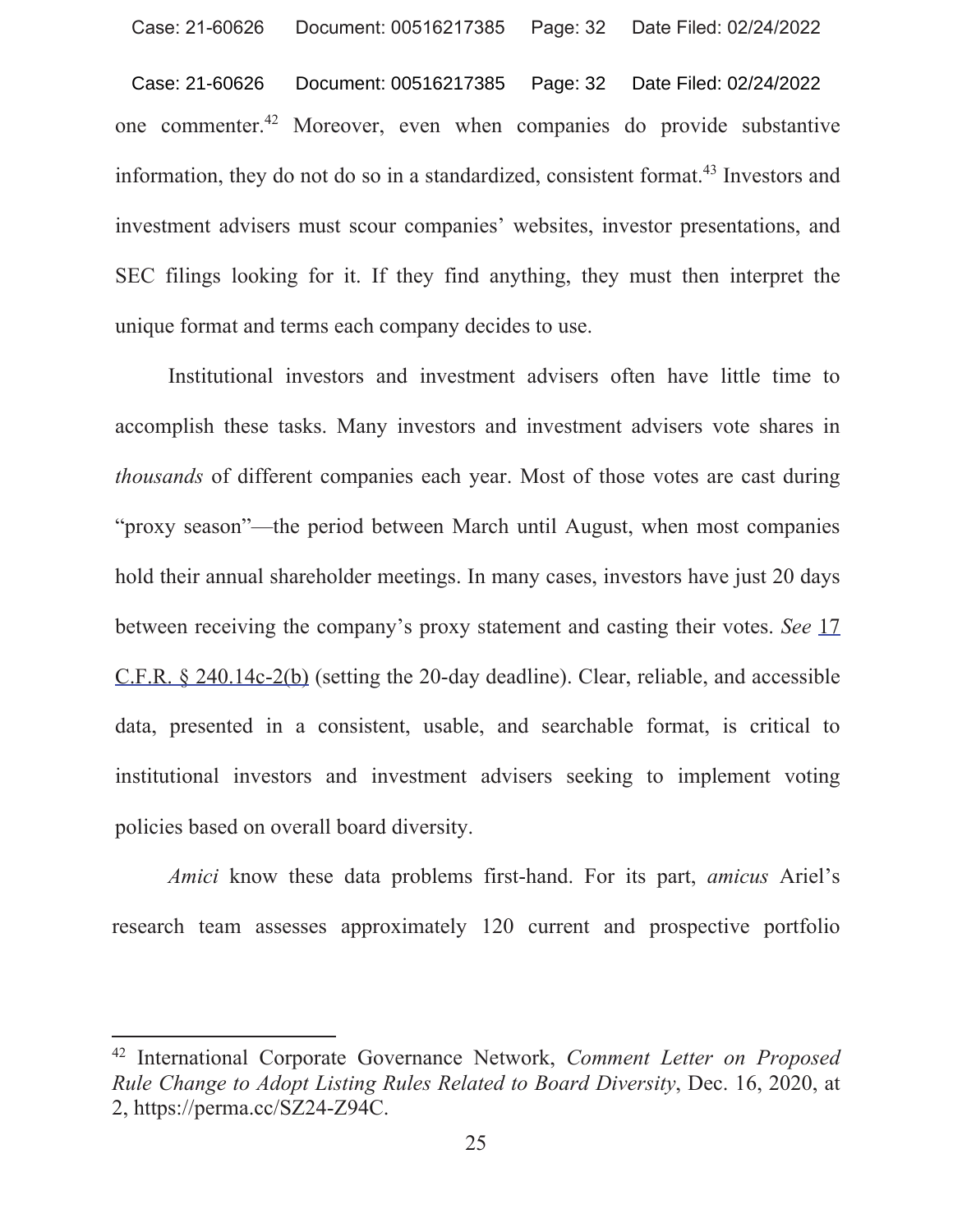Document: 00516217385 Case: 21-60626 Page: 33 Date Filed: 02/24/2022 companies each year (all of whom are publicly traded). In order to determine these companies' overall board diversity, Ariel's analysts have resorted to looking at photographs on company websites of the company's directors; reviewing directors' LinkedIn or other public profiles, in an effort to assess the director's affiliations with any organizations associated with their minority status; and asking the portfolio company's "investor relations" personnel. These efforts take time, and the results are not always consistent since the companies have not always thought about this issue and "investor relations" personnel do not always have the information readily available.

Many institutional investors and investment advisers—including *amicus* Northern Trust, and many of *amici* CII and IAA's members—rely on the proprietary databases maintained by third-party proxy advisory firms (such as ISS or Glass Lewis), which contain board-diversity information that these firms have collected from various sources. Nasdaq's Rules should improve the completeness, quality, and consistency of these proxy advisory firms' databases, and should also lower the costs of obtaining, organizing, and using this information.

<sup>&</sup>lt;sup>43</sup> See Boston Trust Walden, Comment Letter on Proposed Rule Change to Adopt Listing Rules Related to Board Diversity, Dec. 30, 2020, at 2, https://perma.cc/UE85-A9LV.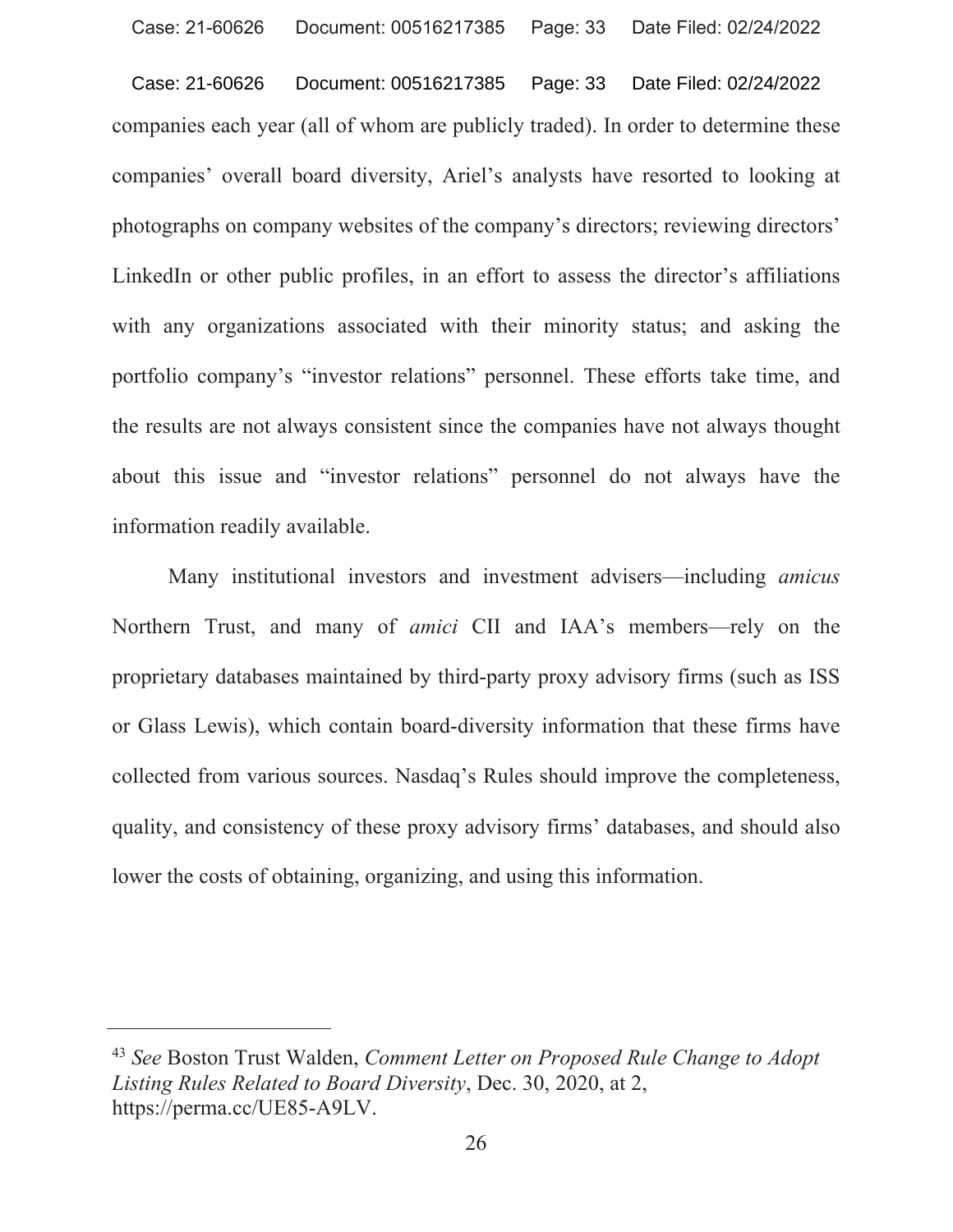Case: 21-60626 Document: 00516217385 Page: 34 Date Filed: 02/24/2022

### Rule 5606 Will Improve the Quality, Consistency, and **B. Accessibility of Information Regarding the Overall Diversity of Boards**

The Board Diversity Matrix required by Rule 5606 will enable institutional investors and investment advisers to efficiently assess a company's overall board diversity.

The Matrix *does not* identify each director by name. Instead, the Matrix states the total number of directors that self-identify as "Female," "Male," or "Non-Binary," and the total number of directors that self-identify as "African" American or Black," "Alaskan Native or Native American," "Asian," "Hispanic or Latinx," "Native Hawaiian or Pacific Islander," "White," "Two or More Races," "LGBTQ+," or who elect not to disclose their "Demographic Background." By presenting these numbers in a consistent format, the Matrix makes it possible for investors and investment advisers to quickly obtain reliable information about how many directors self-identify as each of these different diversity criteria.

Amici disagree with Petitioners' contention that the Matrix is designed to encourage investors to vote for or against individual directors based on those directors' race, ethnicity, gender, or sexual orientation. The Matrix only discloses the *overall* diversity of the board. It would be impossible for anyone, based on the Matrix alone, to vote for or against individual directors based on these characteristics.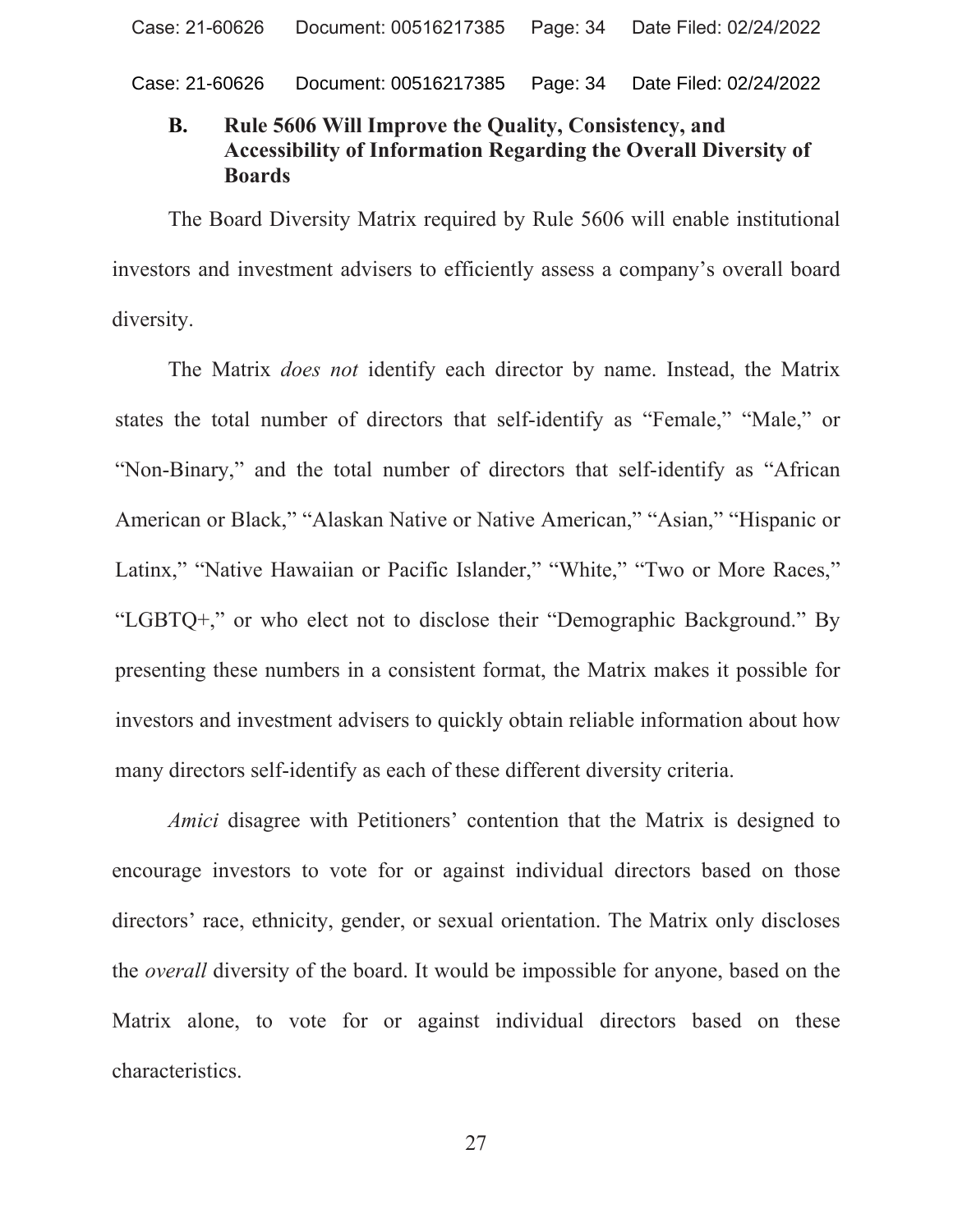Document: 00516217385 Page: 35 Case: 21-60626 Date Filed: 02/24/2022

Amici also disagree with Petitioners' contention that the Matrix's categories are arbitrarily chosen. See NCPPR Br., at 8. On the contrary, these categories are well selected. They are identical or very similar to the diversity categories that are in widespread use by many institutional investors and investment advisers.

### It Is Difficult for Investors and Investment Advisers to Obtain  $\mathbf{C}$ . **Explanations from Companies for the Reasons for Lack of Overall Board Diversity**

Many institutional investors and investment advisers encounter significant difficulties in obtaining explanations of the reasons why non-diverse companies lack overall board diversity.

For example, *amicus* Ariel's research team has, in recent years, devoted significant resources to obtaining these explanations. The explanations were usually not available in written form, and instead Ariel had to obtain them through one or more telephone calls with the company's "investor relations" personnel. On some occasions, the company had not yet settled on an official explanation of its position regarding its lack of board diversity and had to decide upon an explanation in response to Ariel's query.

#### D. Rule 5605(f)(2)(A) Will Improve the Quality, Quantity, and **Accessibility of Information Relating to the Challenges Companies May Face in Recruiting Diverse Directors**

Rule  $5605(f)(2)(A)$  requires a company that does not have "at least two members of its board of directors who are Diverse" to "explain why" that is.

28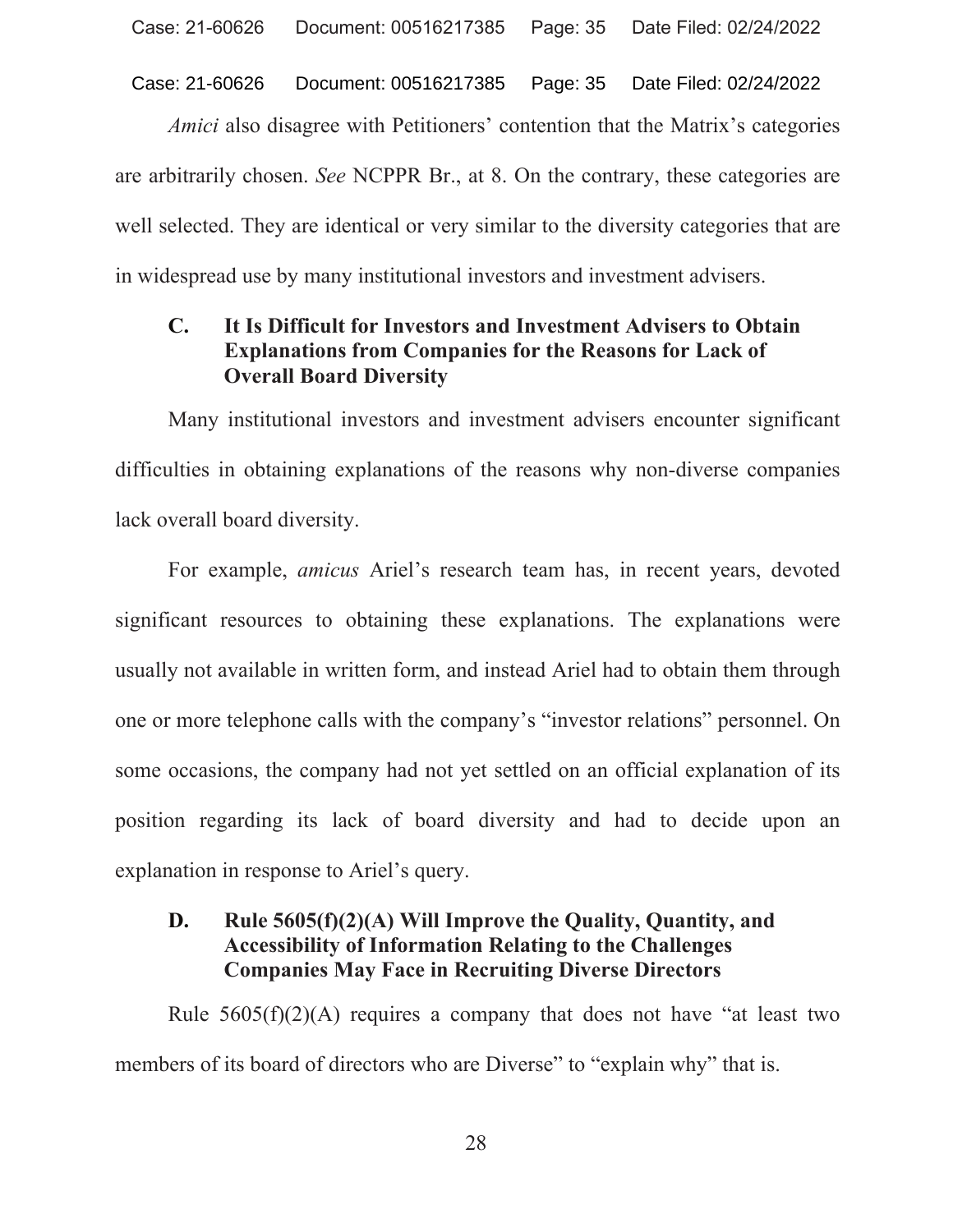#### Case: 21-60626 Document: 00516217385 Page: 36 Date Filed: 02/24/2022

This Rule will improve the quantity and quality of information regarding the reasons why non-diverse companies lack overall board diversity. The Rule will require non-diverse companies to think about the issue and provide a formal, public statement. Many companies have not yet done this. In such cases, the company's "investor relations" department may not know what to say in response to an investor or investment adviser's query.

Rule  $5605(f)(2)(A)$  will also improve the accessibility of this information. Although BlackRock may be able to "regularly engagle]" directly "with members of the nominating and/or governance committee" to obtain these explanations,<sup>44</sup> most institutional investors and many investment advisers do not enjoy that level of direct engagement with directors, management, or even company representatives that can speak to the issue. Rule  $5605(f)(2)(A)$  will make this information accessible to all institutional investors and investment advisers, without the need for direct "engagement" with the board or management.

*Amici* disagree with Petitioners' contention that Rule  $5605(f)(2)(A)$  is an attempt to "shame" or "force apologies" from companies that lack diverse directors. Alliance Br. at 10 ("shame"); id. at 45 ("force apologies"). Amici view Nasdaq's Rule as a disclosure requirement, whose purpose is to provide

<sup>&</sup>lt;sup>44</sup> BlackRock, Our Approach to Engagement, supra note 24, at 2; see also CalPERS, *supra* note 21, at 2 (noting that CalPERS seeks "engagements" on this issue).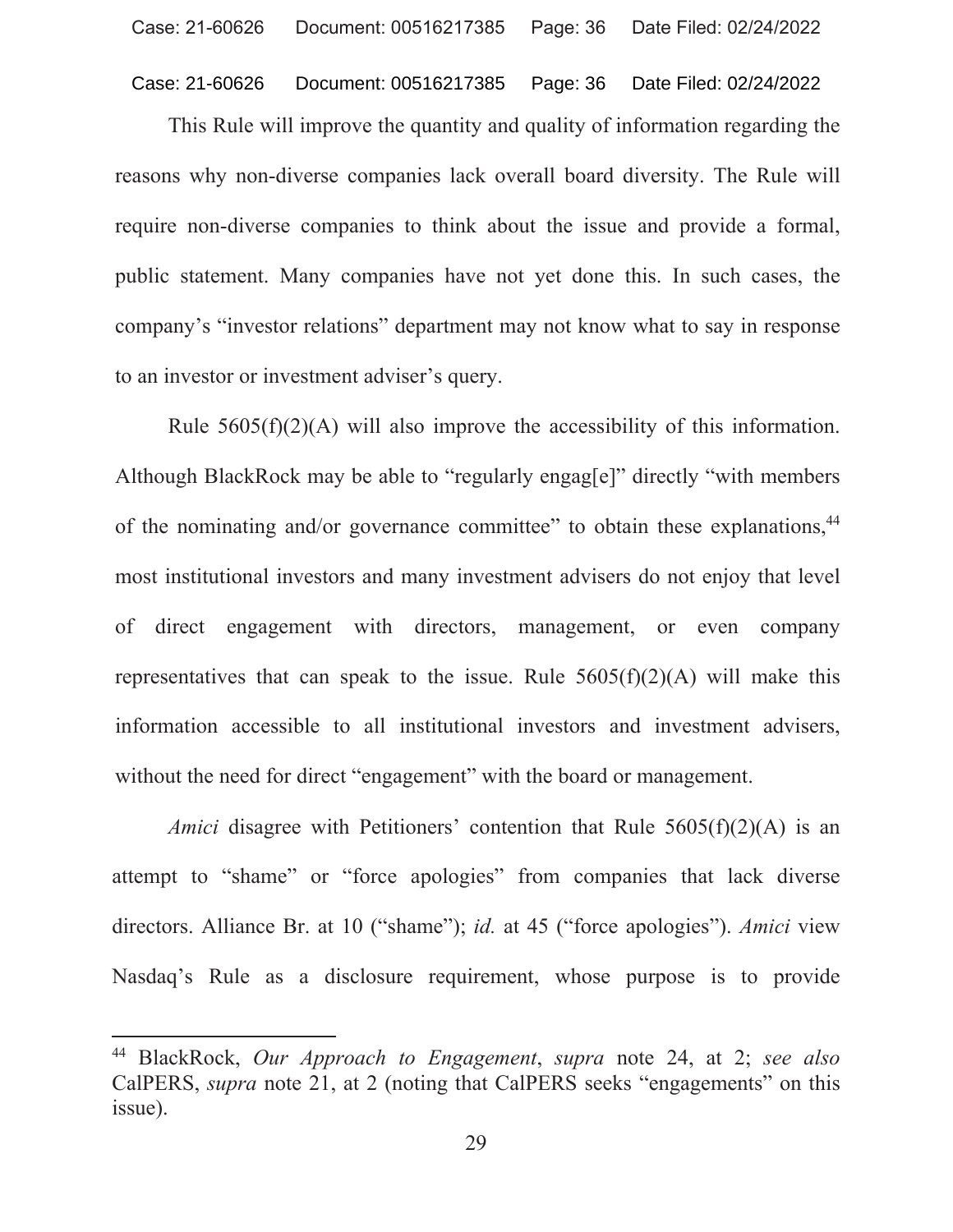Document: 00516217385 Case: 21-60626 Page: 37 Date Filed: 02/24/2022 institutional investors and investment advisers with information that many consider relevant when casting votes for (or against) the "nominating committee" directors and when making investment decisions.

Rule  $5605(f)(2)(A)$  also gives companies "substantial flexibility" in providing those explanations.<sup>45</sup> That flexibility is appropriate, since companies differ greatly from each other in many ways, including the specific qualities and skills they seek in directors.

#### E. **Both Rules Are Particularly Important for Smaller Investors and Investment Advisers**

Many institutional investors and investment advisers with fewer assets or assets under management typically have fewer resources to devote to obtaining board-diversity information. Approximately 87.9% of investment advisers are small businesses with fewer than fifty employees.<sup>46</sup> In *amici's* experience, companies' "investor relations" departments typically prioritize requests made by those institutional investors and investment advisers that own large stakes in the company's equity or, based on their size, have the potential to make a sizable investment. Nasdaq's Rules will "level the playing field" by making this

<sup>&</sup>lt;sup>45</sup> See SEC, Order Approving Proposed Rule Changes, Release No. 34-92590 (Aug. 6, 2021) (giving companies "substantial flexibility" on the content of their explanations under Rule  $5605(f)$ ).

<sup>&</sup>lt;sup>46</sup> IAA, *Investment Adviser Industry Snapshot 2021*, at 3, https://perma.cc/4DTD-3XGV (last updated Jul. 2021).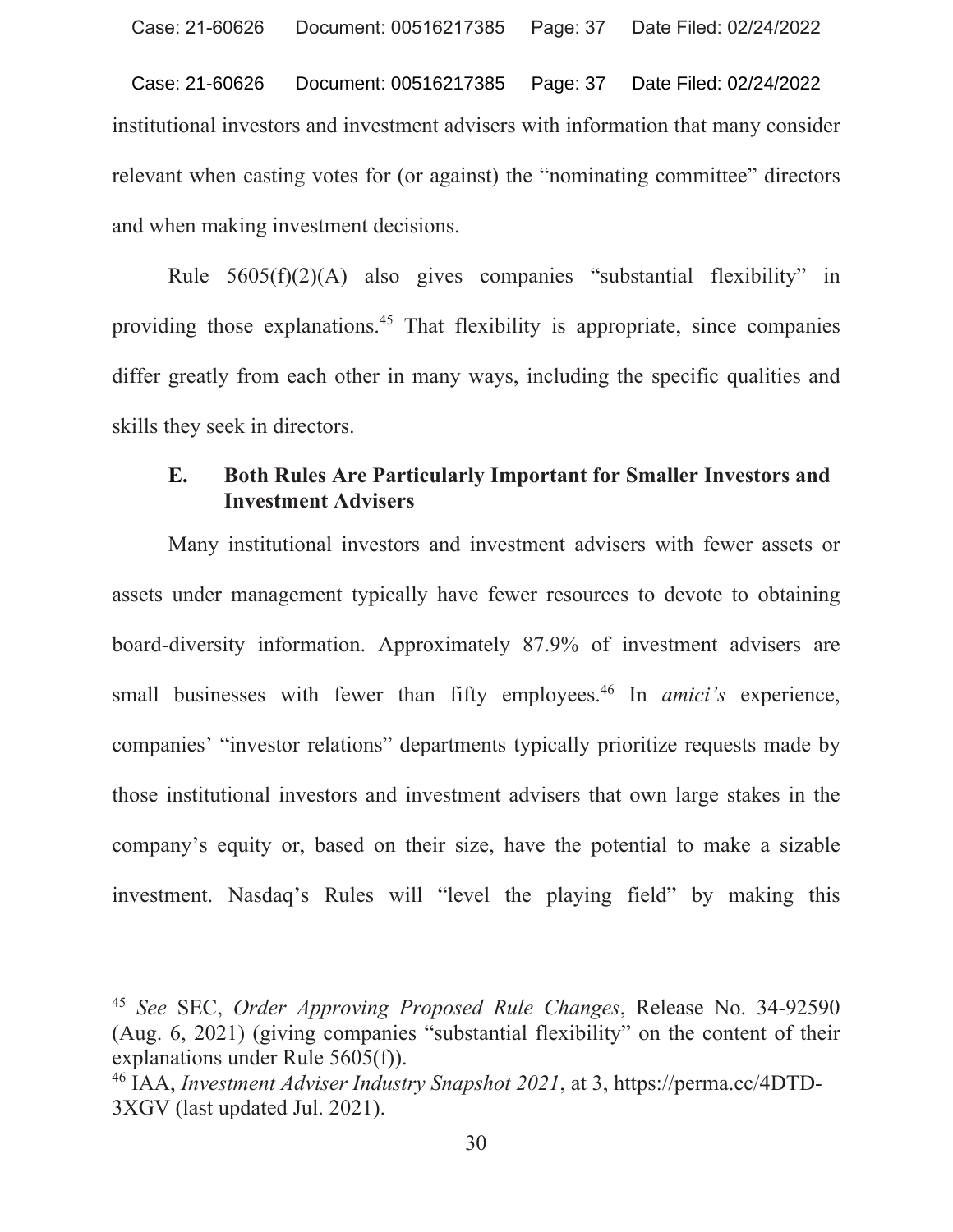information available to all institutional investors and investment advisers, regardless of their size or the size of their investments. Case: 21-60626 Document: 00516217385 Page: 38 Date Filed: 02/24/2022

### **CONCLUSION**

*Amici* support Nasdaq's Rules because overall board diversity is a relevant consideration used by many institutional investors and investment advisers when voting shares and making investment decisions. Nasdaq's Rules will significantly improve the quality, consistency, and accessibility of this information.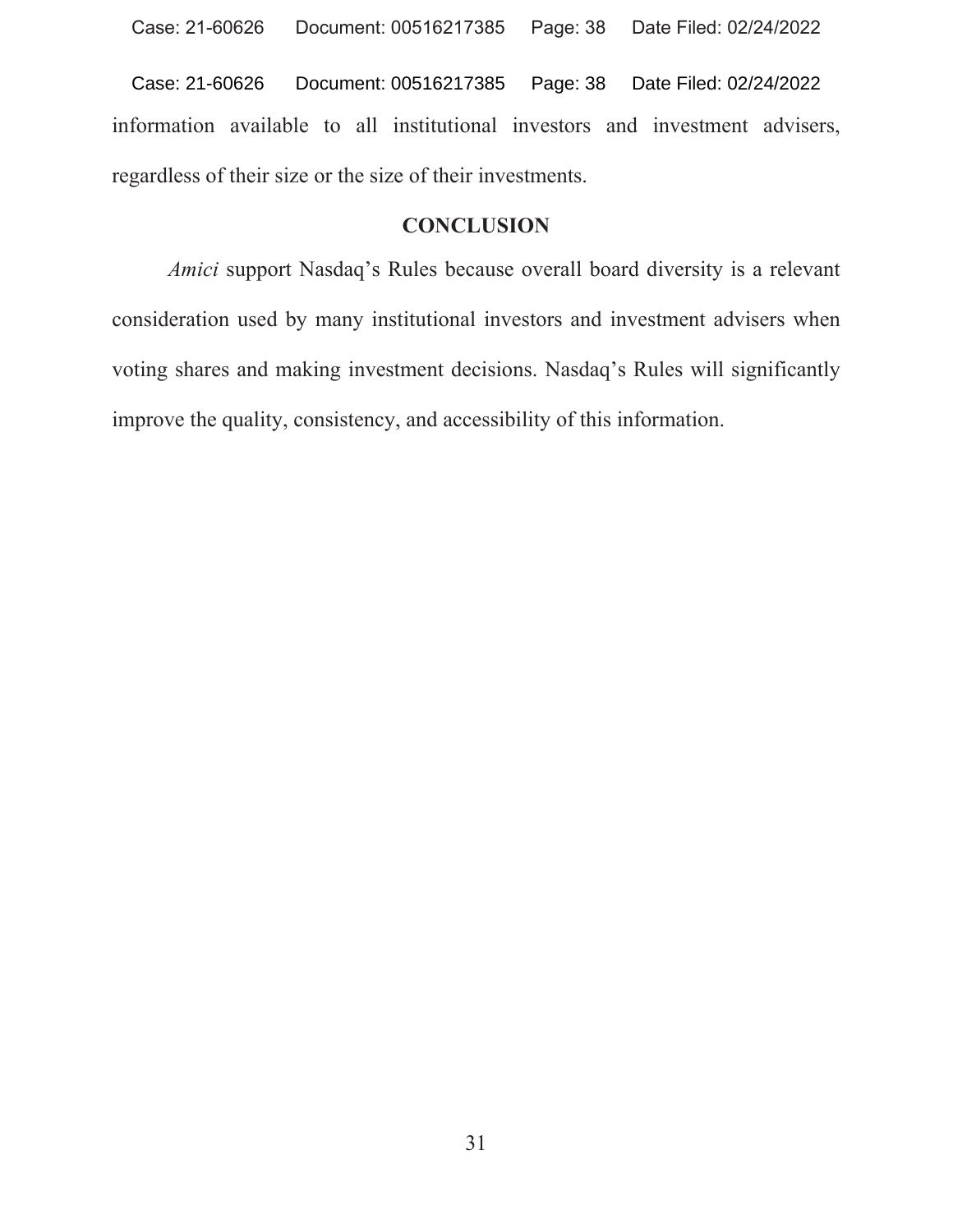Dated: Feb. 24, 2022 Respectfully submitted,

*/s/ Steven M. Shepard* Steven M. Shepard

### **SUSMAN GODFREY L.L.P.**

Neal S. Manne SUSMAN GODFREY L.L.P. 1000 Louisiana Street Suite  $5100$ Houston, TX 77002 Phone: (713) 651-9366 nmanne@susmangodfrey.com

Arun Subramanian 1301 Avenue of the Americas 32nd Floor New York, NY 10019 Phone: (212) 336-8330  $\text{sshe}$ pard $\omega$ susmangodfrey.com  $a$ subramanian $@$ susmangodfrey.com

*Counsel for Amici Curiae*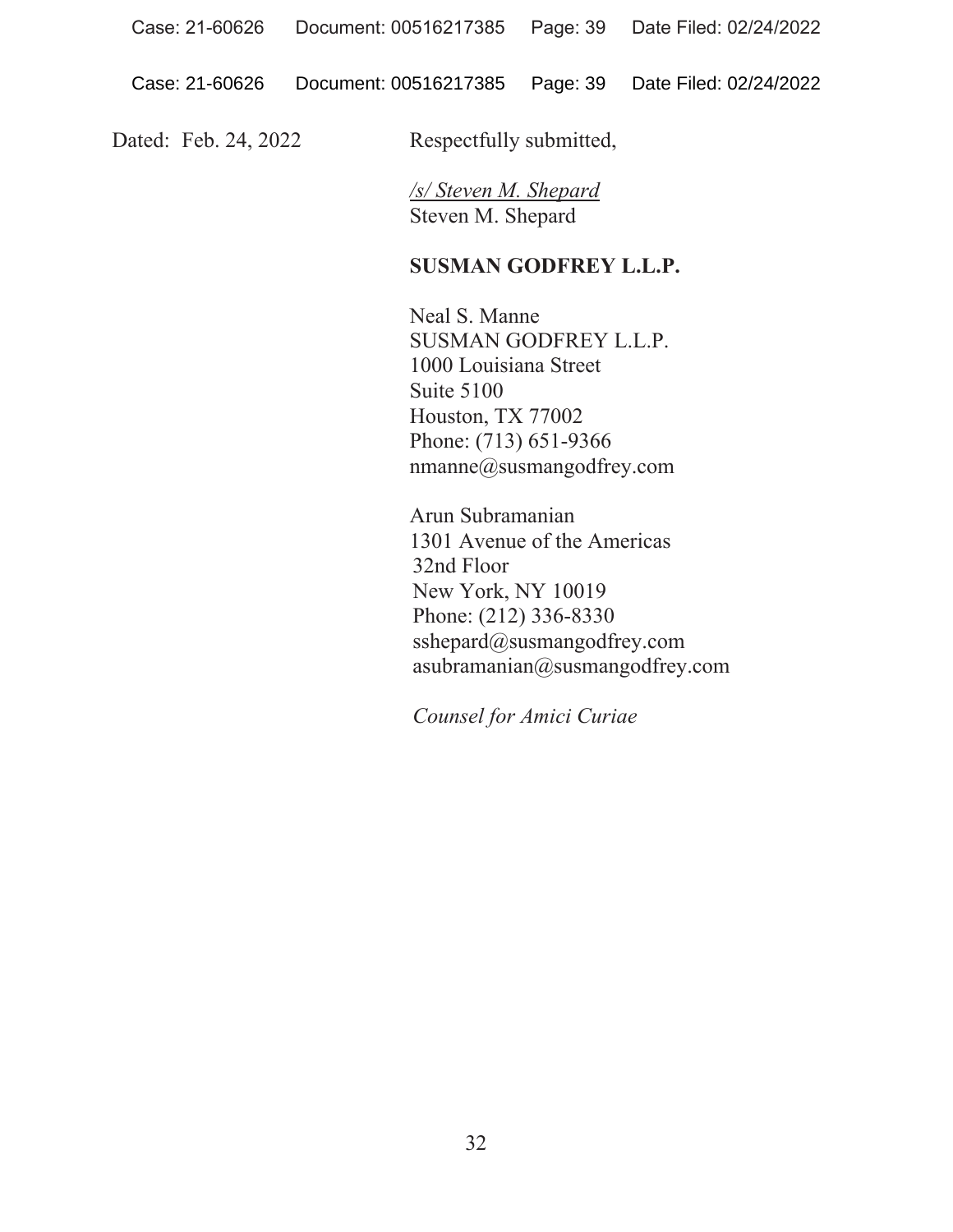# **CERTIFICATE OF COMPLIANCE** Case: 21-60626 Document: 00516217385 Page: 40 Date Filed: 02/24/2022

Pursuant to Federal Rule of Appellate Procedure  $32(\text{g})$ , I certify that this brief complies with the type-volume limitation of Federal Rules of Appellate Procedure  $29(a)(5)$  and  $32(a)(7)$  because the brief contains 6,278 words, excluding those parts of the brief that are exempted by Federal Rule of Appellate Procedure  $32(f)$ .

This brief complies with the typeface requirements of Federal Rule of Appellate Procedure  $32(a)(5)$  and the type-style requirements of Federal Rule of Appellate Procedure  $32(a)(6)$  because it has been prepared in 14-point Times New Roman Font.

> */s/ Steven M. Shepard* Steven M. Shepard